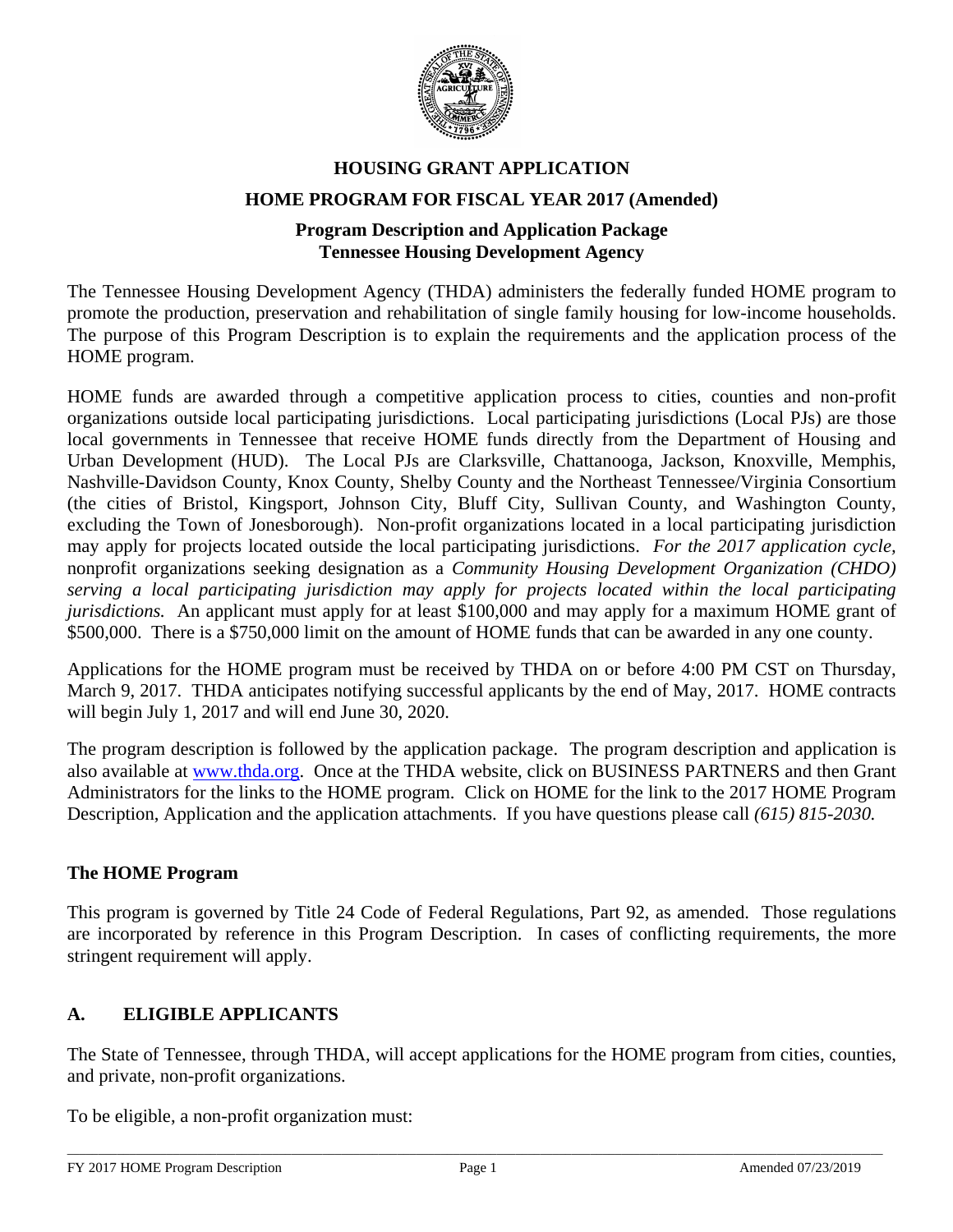- 1. Meet one of the two following criteria:
	- a. All private, non-profit organizations must be organized and existing in the State of Tennessee (as evidenced by a Certificate of Existence from the Tennessee Secretary of State, dated no more than thirty (30) days prior to the application date)

Or

- b. Be organized and existing under the laws of another state and be qualified to do business in Tennessee (as evidenced by a Certificate of Existence from the other state's Secretary of State dated no more than thirty (30) days prior to the application date and by a Certificate of Authorization to do business in Tennessee from the Tennessee Secretary of State, dated no more than thirty (30) days prior to the application date).
- 2. Demonstrate at least two (2) years of experience providing affordable housing or affordable housing related services in the state of Tennessee satisfactory to THDA, in its sole discretion.
- 3. Have no part of its net earnings inuring to the benefit of any member, founder, contributor or individual;
- 4. Have among its purposes the provision of decent housing that is affordable to low-income and moderate-income persons, as evidenced in its charter, articles of incorporation, resolutions or by-laws, and experience in the provision of housing to low income households;
- 5. Have standards of financial accountability that conform to 2 CFR Part 200, *Uniform Administrative Requirements, Audit Requirements and Cost Principles*; and
- 6. Have an IRS designation under Section  $501(c)(3)$  or Section  $501(c)(4)$  of the federal tax code. A  $501(c)(3)$  non-profit applicant may not submit an application until they have received their designation from the IRS. A 501(c)(4*)* non-profit applicant must provide documentation satisfactory to THDA, in its sole discretion, that the non-profit has filed the necessary materials with the IRS and received a response from the IRS demonstrating 501(c)(4) status.

THDA will also accept HOME applications from community housing development organizations (CHDOs). A CHDO is a private, non-profit organization that meets all the requirements for a non-profit listed above, plus the following additional requirements:

- 1. Not be controlled by, or under the direction of, individuals or entities seeking to derive profit or gain from the CHDO. If a CHDO is sponsored or created by a for-profit entity, all of the following shall apply:
	- a. The for-profit entity may not be an entity whose primary purpose is the development or management of housing, such as a builder, developer or real estate management firm;
	- b. The for-profit entity may not have the right to appoint more than one-third of the membership of the CHDO's governing body. CHDO board members appointed by the for-profit entity may not appoint the remaining two-thirds of the board members;
	- c. The CHDO must be free to contract for goods and services from vendors of its own choosing;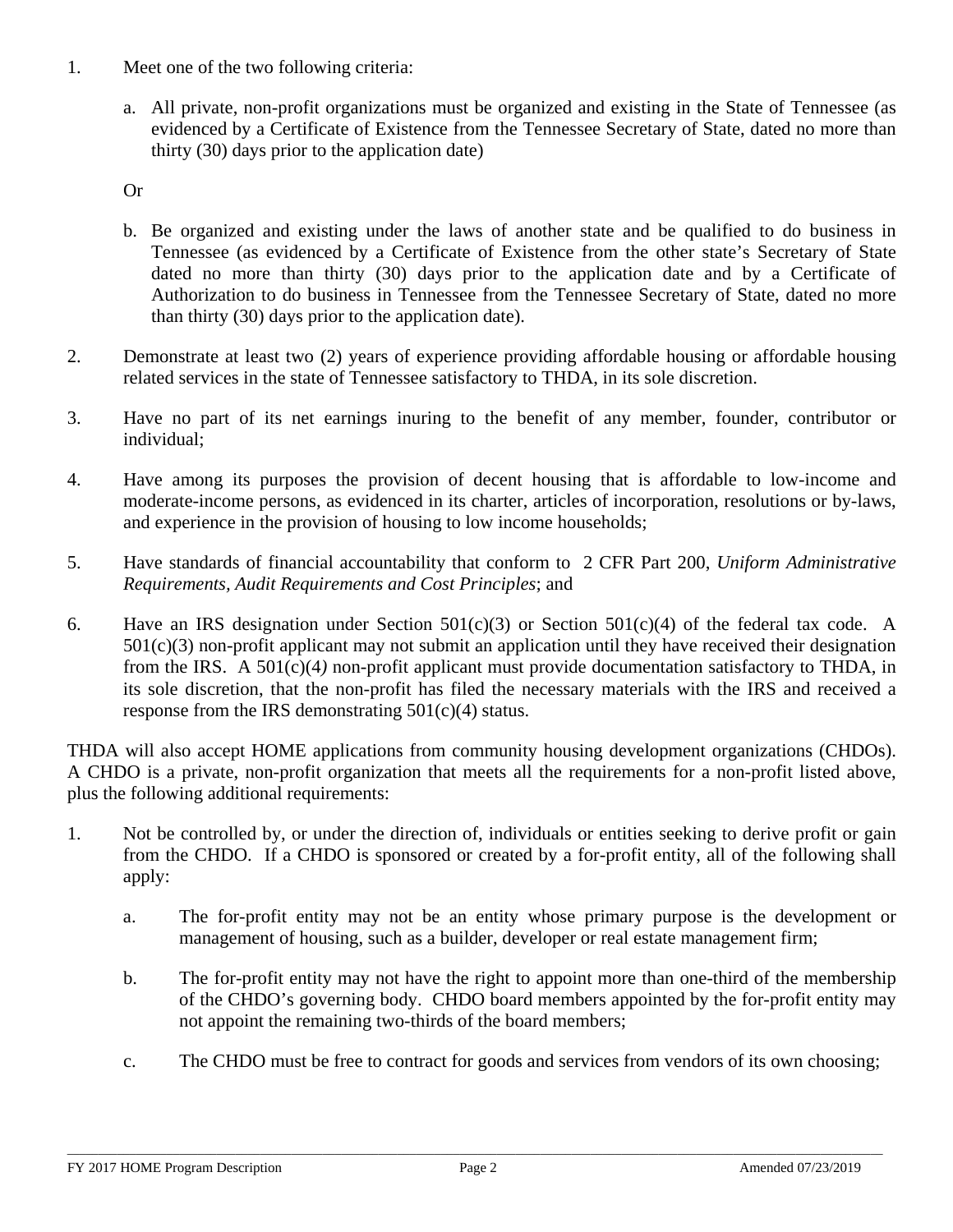- d. The officers, directors, owners (stockholders, managers, members, etc.) or employees of the for-profit entity cannot be officers, directors, owners (stockholders, managers, members, etc.) or employees of the CHDO.
- 2. Is not a governmental entity (including the participating jurisdiction, other jurisdiction, Indian tribe, public housing authority, Indian housing authority, housing finance agency, or redevelopment authority) and is not controlled by a governmental entity. An organization that is created by a governmental entity may qualify as a CHDO; however, the governmental entity may not have the right to appoint more than one-third of the membership of the organization's governing body and no more than one-third of the board members may be public officials or employees of recipient governmental entity. Board members appointed by the State or local government may not appoint the remaining two-thirds of the board members*.* The officers or employees of a governmental entity may not be officers of the Board or employees of a CHDO
- 3. Maintains accountability to low income community residents by:
	- a. Including residents of low-income neighborhoods, other low-income community residents, or elected representatives of low-income neighborhood organizations in at least one-third of the CHDO's governing board's membership. For urban areas, "community" may be a neighborhood or neighborhoods, city, county or metropolitan area; for rural areas, it may be a neighborhood or neighborhoods, town, village, county, or multi-county area (but not the entire State); and
	- b. Providing a formal process for low-income program beneficiaries to advise the CHDO in its decisions regarding the design, site selection, development, and management of affordable housing.
- 4. Has a demonstrated capacity for carrying out housing projects assisted with HOME funds. A CHDO undertaking development activities as a developer or sponsor must satisfy this requirement by having paid employees with housing development experience who will work on projects assisted with HOME funds. Paid staffing may be documented by providing copies of the most recent W-2 or W-4, as applicable, issued by the nonprofit entity for each staff member. For its first year of funding as a CHDO, a CHDO may satisfy this requirement through a contract with a consultant who has housing development experience to train appropriate key CHDO staff. A CHDO that will own housing must demonstrate capacity to act as owner of a project and meet the requirements of 24 CFR 92.300(a)(2). A CHDO does not meet the test of demonstrated capacity based on any person who is a volunteer or whose services are donated or cost allocated by another organization, or by hiring a consultant.
- 5. Has a history of serving the community within which the housing to be assisted with HOME funds is to be located. In general, a CHDO must be able to show at least one year of serving the community through housing activities benefiting low income persons or families before HOME funds may be awarded to that CHDO. However, a newly created CHDO formed by local churches, service organizations, or neighborhood organizations may meet this requirement by demonstrating that its parent organization has at least one year of serving the community through housing activities benefiting low income persons or families.

CHDOs may only apply for HOME funding for projects in which the CHDO is the owner and developer. CHDO applicants must submit **Part I and Part II** of **Attachment One: Non-Profit Checklist/CHDO Designation** with supporting documentation and signed by the applicant's counsel.

All applicants with prior HOME grants from THDA must meet both of the following requirements: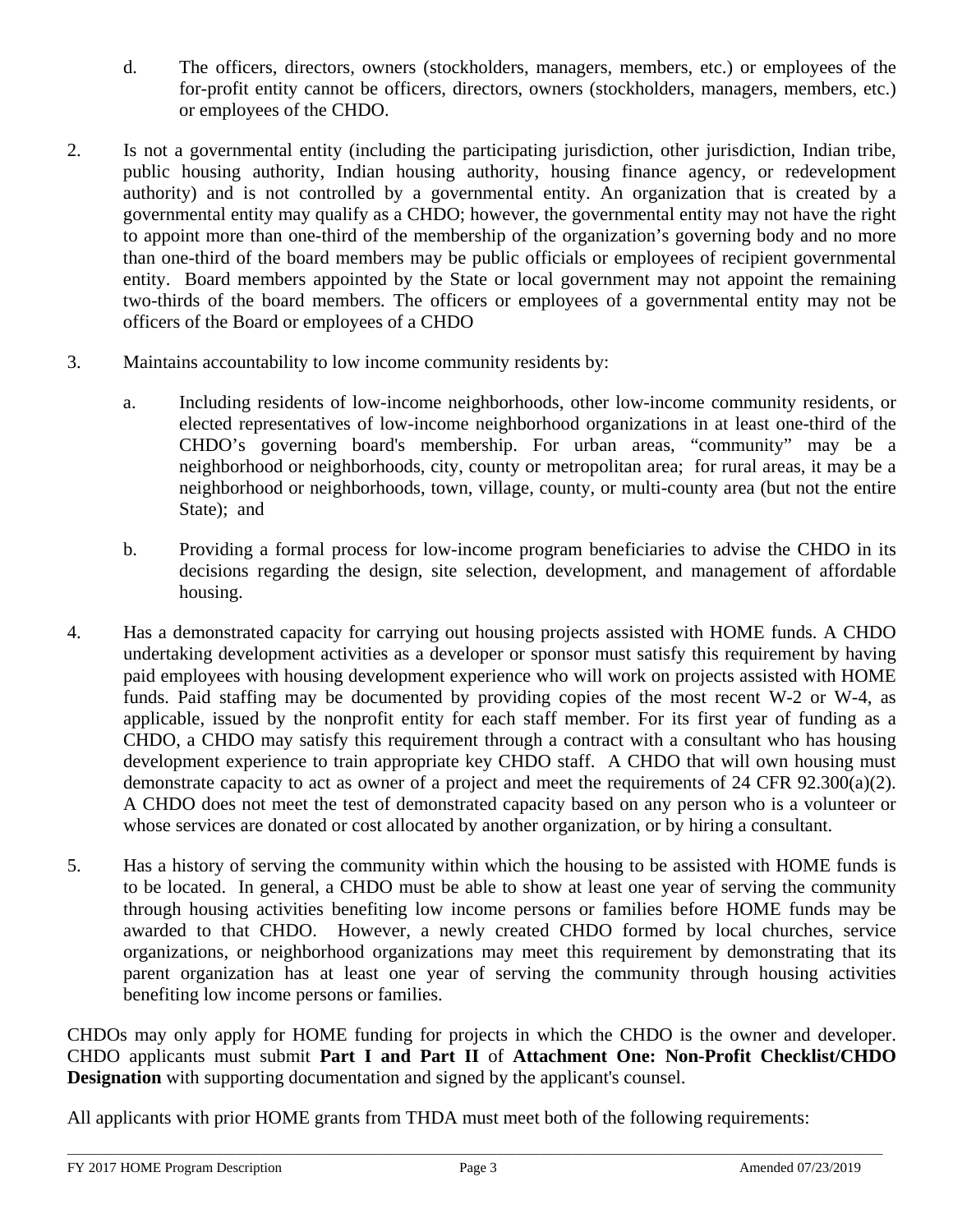1. *Requested* (submitted an official Request for Payment Form with supporting documentation) the following percentages of their grants by February 28, 2017 to be eligible for the 2017 HOME program:

| <b>HOME GRANT YEAR</b>                      | <b>SPEND DOWN REQUIREMENT</b> |
|---------------------------------------------|-------------------------------|
| $1992 - 2011$                               | 100%                          |
| 2012 CHDO <sub>s</sub>                      | 100%                          |
| $2012 - 2013$ Regular Rounds                | 100%                          |
| 2013 CHDO <sub>s</sub>                      | 75%                           |
| 2014 Regular and CHDOs                      | 50%                           |
| 2015-2016 Regular Round and<br><b>CHDOs</b> | 25%                           |
| 2016 CHDO Mini-Round 2                      | Not Eligible                  |

These spending requirements also apply to applications from CHDOs. In addition, CHDOs that were funded for homeownership programs that generate CHDO proceeds will have to demonstrate a need for additional HOME funds and documentation that neighborhood market conditions demonstrate a need for the project to be eligible for the 2017 HOME program.

2. To be eligible, all applicants for the 2017 HOME application cycle must be in compliance with all other THDA programs in which they participate.

# **B. ALLOCATION OF FUNDS**

HOME funds committed to the State of Tennessee, through THDA, will be allocated as provided in the State of Tennessee's Consolidated Plan, as amended. The amount of the 2017 HOME allocation is unknown until there is an approved federal budget; however, THDA anticipates receipt of an amount equivalent to the amount received in FY 2016, approximately \$9,500,000. Additionally, THDA has approximately \$1,800,000 in funds left over from its 2016 Urban/Rural Matrix competition that will be made available for the 2017 HOME Program. Finally, THDA anticipates the availability of approximately \$223,000 in its 2016 HOME allocation set-aside available to CHDOs that will be made available under the CHDO Matrix.

THDA will spend up to ten percent (10%) of its 2017 HOME allocation for administrative and planning expenses. THDA will use four percent (4%) of these funds for its own administrative expenses. The remaining six percent (6%) is available to pay the administrative costs of local governments and non-CHDO non-profit grant recipients.

THDA will also set-aside up to 5% of its 2017 HOME allocation for CHDO operating expenses. Any funding remaining in the set-aside for CHDO operating expenses after all eligible CHDOs have been funded will be transferred to the Urban/Rural allocation.

The balance of THDA's FY 2017 HOME allocation, not including the 10% for administration and the 5% for CHDO operating expenses, will be divided as follows:

**CHDO Set-aside**. Fifteen percent (15%) of the total 2017 HOME allocation will be reserved for eligible applications from CHDOs, including CHDOs serving Local PJs. The THDA HOME funding to successful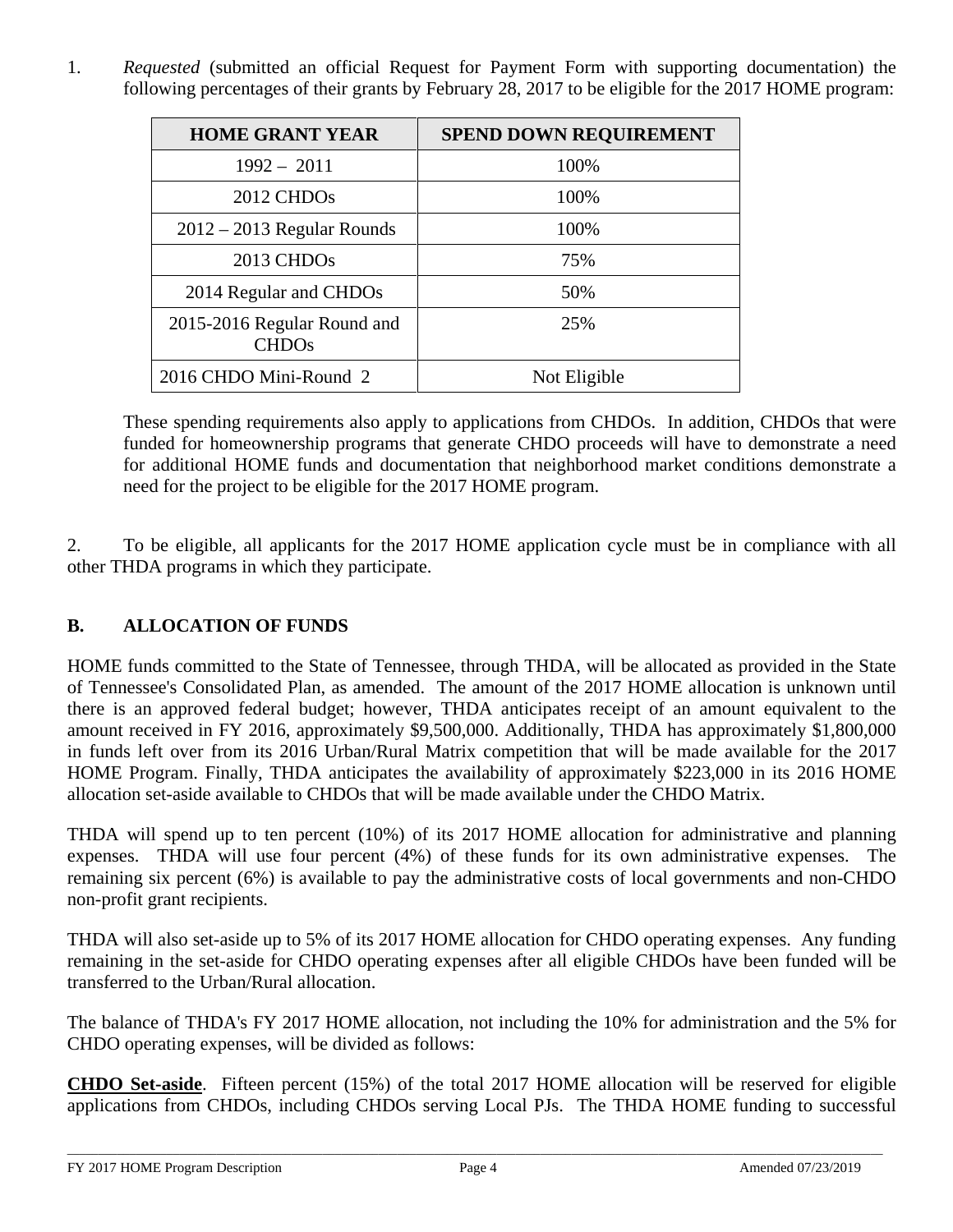CHDO applicants in the Local PJs will be reduced by the amount of funding the CHDO receives from the Local PJs to keep within the \$500,000 maximum grant.

To be funded, an application must receive a minimum threshold score of 90, an amount equal to 50% of the total points available under the CHDO scoring matrix.

Beginning with the 2015 HOME allocation, HUD no longer consider a PJ as meeting its 24-month CHDO commitment through a cumulative total of CHDO commitments since 1992, and each grant year must meet its own 24-month commitment deadline. In addition, the execution of a HOME Working Agreement and the establishment of a CHDO sub-grant in IDIS is insufficient to meet this requirement. Thus a successful CHDO that receives an allocation of 2017 CHDO funds must commit those funds to specific units no later than June 30, 2019. Any 2016 HOME funds awarded to an organization must be committed to specific units no later than June 30, 2018. . *HUD will recapture any 2017 CHDO funds not committed to specific CHDO activities by June 30, 2019 and will recapture any 2016 CHDO funds not committed to specific CHDO activities by June 30, 2018.* CHDO applicants need to be aware of these dates and have a pipeline of eligible home buyers so they can begin their projects as soon as the environmental reviews are completed. If in the opinion of THDA, the applications submitted do not contain viable proposals or are from a CHDO that lacks the organizational potential to comply with all HOME affordability requirements, THDA may choose not to award any or all of the funds set-aside for CHDOs in the current application round.

**Urban/Rural Allocation**. Seventy percent (70%) of the 2016 and 2017 HOME funds available will be allocated for eligible projects in Urban and Rural areas of the State. The urban areas include the following counties: Anderson, Blount, Bradley, Carter, Coffee, Dyer, Gibson, Hamilton, Hamblen, Haywood, Loudon, Madison, Maury, Montgomery, Putnam, Roane, Rutherford, Sumner, Unicoi, Williamson and Wilson. All other counties are considered Rural. The urban allocation is 45% of the remaining 70% of the funding, and the rural allocation is 55%. The percentages are based on the low-income population in the designated urban and rural counties. However, the urban areas do not include the low income populations of the local participating jurisdictions of Chattanooga, Clarksville, Jackson, Knox County, Knoxville, Memphis, Metropolitan Nashville-Davidson County, Shelby County, Sullivan County, and Washington County, excluding the Town of Jonesborough. THDA will score, rank and fund urban and rural applications separately. To be considered for funding, an application must receive a minimum threshold score of 95, an amount equal to 50% of the total points available under the urban or rural matrices. All applications will be ranked in descending order from highest to lowest score and HOME funds will be awarded until all funds are awarded or until the lowest scoring application that meets the threshold score is funded. Applications that do not meet the threshold score will not be considered for funding. Should an insufficient number of applications receive the minimum threshold score to award all funds allocated to either the urban or rural matrix, THDA may re-allocate the remaining funds to the other (Urban or Rural) matrix. There is a \$750,000 maximum grant per county. Grants to successful applicants in the same county will be reduced proportionately should there be multiple successful applicants from the same county with a minimum grant of \$250,000, however, the THDA Board of Directors may award less than \$250,000 should there be more than three successful applicants from the same county.

HOME awards will be in the form of a reimbursement grant. Grantees will be required to repay any HOME funds expended on projects that are not completed and ready for occupancy within 3 years of the date the Written Agreement is executed between the Grantee and THDA. Grantees may also be required to repay HOME funds as described in the Working Agreement. Required HOME land use restrictive covenants must be recorded prior to any other financing documents.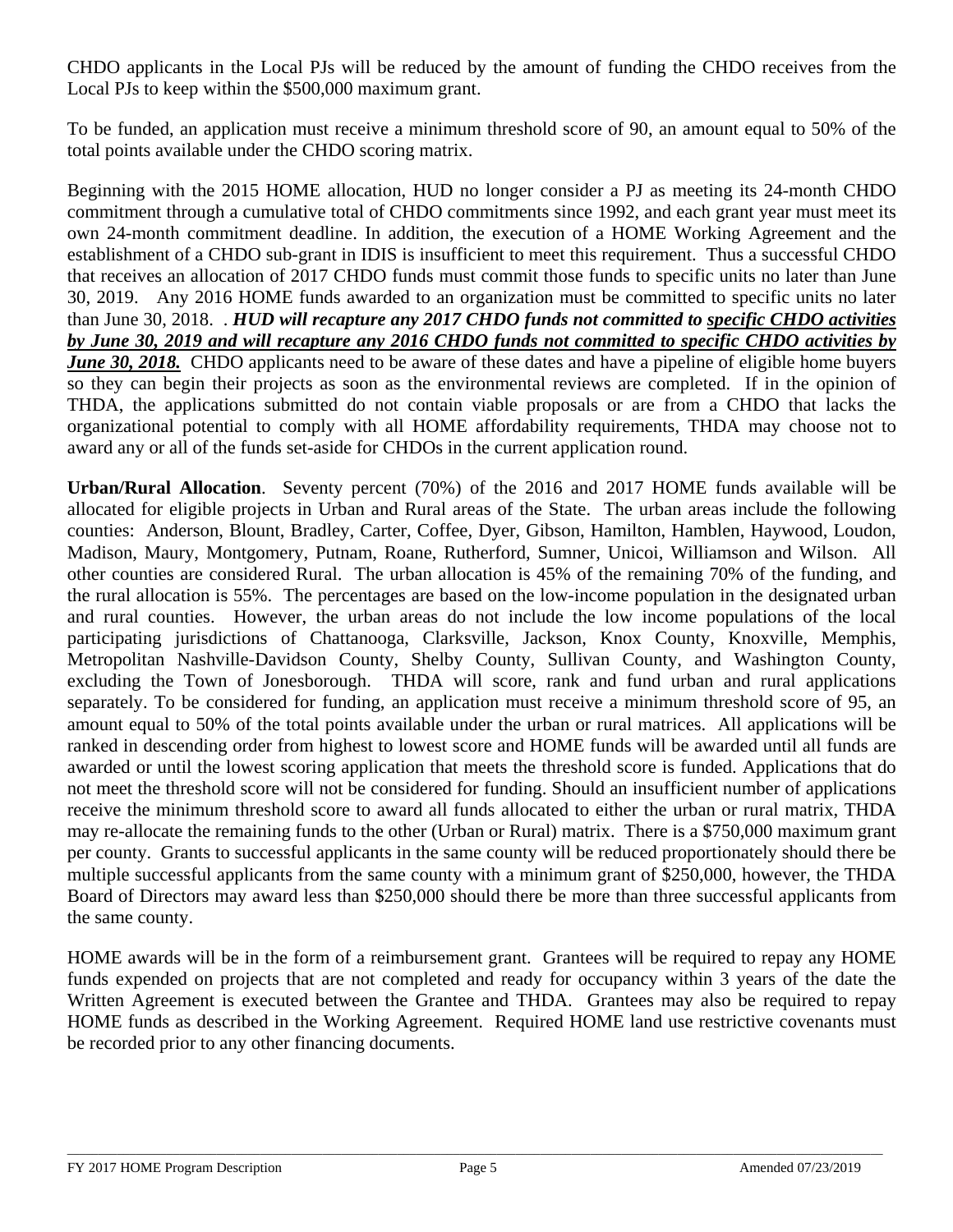# **C. ELIGIBLE ACTIVITIES**

There are specific eligible activities under the HOME Program that must address the housing needs of lowincome households. Manufactured housing and manufactured housing lots are not eligible for HOME assistance. Housing does not include emergency shelters (including shelters for disaster victims) or facilities such as nursing homes, convalescent homes, hospitals, residential treatment facilities, correctional facilities, and dormitories, including those for farm workers or housing for students. Eligible housing activities include:

#### **1. Homeowner Rehabilitation Program.**

*Homeowner Rehabilitation:* The use of HOME funds will include the rehabilitation and reconstruction of existing housing units that are the principal residence of the owner. For the purposes of the HOME program, rehabilitation includes the demolition and rebuilding or reconstruction of substandard housing.

"Reconstruction" is defined as the rebuilding, on the same lot, of housing standing on a site at the time of project commitment, except that housing that was destroyed by a disaster may be rebuilt on the same lot if HOME funds are committed within 12 months of the date of destruction. The number of housing units on the lot may not be decreased or increased as part of a reconstruction project. However, the number of rooms per unit may be increased or decreased depending upon the needs and the size of the household. The reconstructed housing must be substantially similar to the original housing unit. All reconstructed housing will have a compliance period of 15 years.

For all homeowner rehabilitation activities, the value of the HOME assisted property after rehabilitation must not exceed 95 percent of the median purchase price for the area.

If the proposed HOME investment for hard construction costs into a unit to be rehabilitated exceeds 75% of the after rehabilitation appraised value of the unit, the unit must be reconstructed. Hard construction costs exclude those for building inspections, lead-based paint inspections, energy related inspections, and work write-ups, but includes all remaining costs associated with addressing lead-based paint hazards for the unit. On a case-by-case basis, THDA may waive this requirement and allow the unit to be rehabilitated at its sole discretion.

Priority should be given to the Uniform Property Condition Standards (UPCS) Checklist deficiencies identified during the initial inspection. Level 3, 2, and 1, respectively, rate the severity of the item needing the repair, including, but not limited to: roofs, HVAC systems, electrical systems, plumbing systems, foundation problems, water supply issues, exterior painting to maintain the structure, and limited interior painting. The structure must exhibit at least one code violation as revealed by the initial code inspection.

HOME regulations require that after the work is complete, the entire structure must meet the Uniform Physical Condition Standards (UPCS) and the adopted building code in effect for the jurisdiction in which the housing unit is located, or in the absence of a local building code, the Existing Building Code of the International Code Council (ICC). Units assisted with HOME funds must require at least \$1,000 of rehabilitation work to bring the unit into compliance with the applicable codes. Housing units that cannot be brought up to the applicable code using the maximum grant funds are ineligible.

*Housing Rehabilitation Costs and Lead-based Paint*. If a unit to be rehabilitated was built after 1978, the rehabilitation costs are capped by the HOME subsidy limit. *All units built prior to 1978*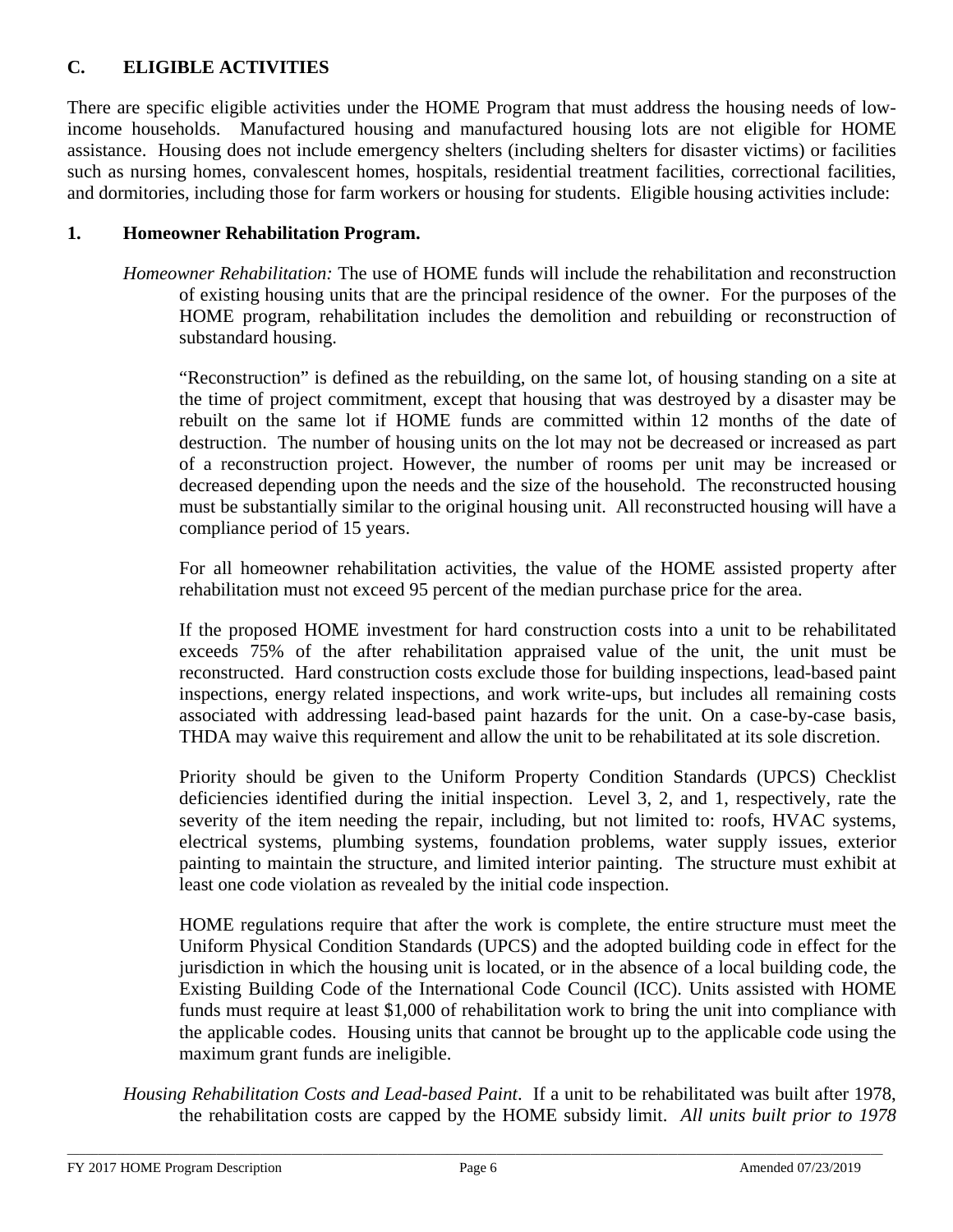*will require a risk assessment by a qualified lead inspector.* If the risk assessment of a pre-1978 unit discloses no lead, then the cap for rehabilitation costs will be the HOME subsidy limit. If the risk assessment for a pre-1978 unit reveals the presence of lead-based paint and the estimated rehabilitation costs are less than \$25,000, then standard treatments will apply and the HOME subsidy for rehabilitation is limited to \$25,000. If the risk assessment reveals the presence of lead-based paint and the estimated rehabilitation costs exceed \$25,000, then abatement will be required by a qualified abatement contractor to provide rehabilitation assistance up to the HOME subsidy limit.

#### **2. Homeownership Programs.**

*CHDO: CHDOs must use HOME funds to develop units for homeownership, including new construction or acquisition and substantial rehabilitation of substandard single-family dwellings.* The CHDO must be the owner and developer of all units at the time the units are constructed or rehabilitated. When units are sold to eligible home buyers, the HOME funds must be repaid to the CHDO as CHDO proceeds and must be used to develop additional singlefamily units for homeownership. A CHDO must allow an amount up to \$14,999 of HOME funds to remain with the unit as a soft second mortgage as necessary to qualify the household for permanent financing, but not less than \$1,000. THDA requires that a subsidy remain in the financing when the unit is sold so affordability is based on the less restrictive recapture provision of the HOME regulations. Any homeownership unit developed by a CHDO that cannot be sold to an eligible homebuyer within nine months of the Certificate of Occupancy must be converted to rental housing and rented to an income eligible tenant.

Before construction or acquisition and rehabilitation can begin under homeownership, all units must have eligible buyers pre-approved for a permanent loan. No speculative construction or acquisition is allowed. However, lease purchase is permitted if necessary and if the CHDO has an existing lease-purchase program.

- *Cities, counties and non-profit organizations (non-CHDO).* Homeownership programs are restricted to a soft second mortgage necessary to qualify the household for permanent financing.
- *Soft second mortgages.* Any HOME funds used for a soft second mortgage in homeownership programs are limited to the lesser of \$14,999 in HOME funds or the amount of HOME funds necessary to qualify the household for permanent financing, but not less than \$1,000. All grant recipients using HOME for soft second mortgages must use the THDA single-family underwriting template to determine the amount of HOME assistance, and must submit the determination to THDA for review and final approval. If the underwriting template indicates that the home buyer does not have an unmet need for the soft second mortgage, the grant recipient may not provide direct HOME assistance to that home buyer. The amount of the soft second mortgage is the "direct HOME subsidy" provided to the home buyer and subject to recapture.

The soft second mortgage will have an affordability period of five years which is forgiven at the end of the fifth year if the unit remains in compliance, i.e., the unit remains the permanent residence of the initial buyer and is not leased or vacated. If the unit is sold or transferred during the affordability period, the amount of the HOME subsidy subject to recapture will be reduced by twenty percent (20%) per year of occupancy by the initial home buyer. If the unit is leased or vacated during the affordability period, the entire HOME subsidy must be repaid.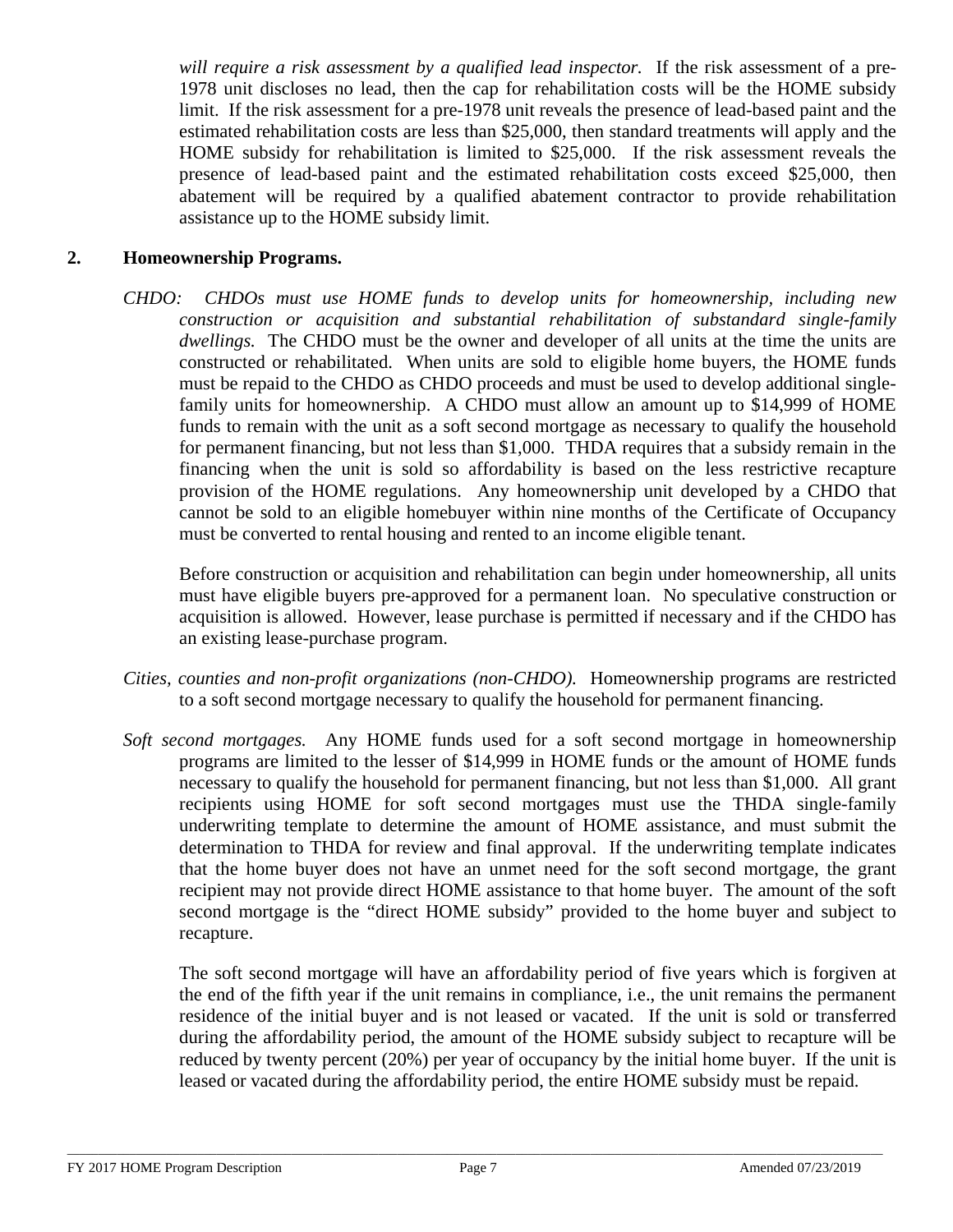The soft second mortgages may not be combined with other THDA-funded "second mortgage" assistance programs, including Great Choice Loan Plus assistance, or with funding available through the New Start program, and any subsequent or similar programs operated by THDA. The THDA HOME funded soft second mortgage may be combined with a THDA Great Choice first mortgage loan.

- *Sales Price Limits.* The sales price limit for homeownership programs are the Property Value Limits. See **Attachment Two: Property Value Limits Existing Homes HOME Purchase Price and New Homes HOME Purchase Price**.
- *Underwriting.* Front and back end ratios may not exceed twenty-nine (29%) and forty-one percent (41%), respectively. Lower ratios are encouraged.
- *Permanent Financing*. Under homeownership programs, THDA expects the use of THDA mortgage loans whenever suitable. Other financing may be used if it is comparable to a THDA mortgage loan. Permanent financing is considered comparable if the interest rate does not exceed the prevailing THDA Great Choice interest rate by more than one percentage point and when it is demonstrated that the home buyer represents a commensurate underwriting risk to the lender. All loans must have a fixed interest rate fully amortizing over the 30 year term of the loan. There can be no pre-payment penalty for early payoffs.
- *Home Buyer Contribution*. The home buyer must make a contribution from their own funds equal to one percent (1%) of the purchase price of the property.
- *Home Buyer Education*. All home buyers must complete a home buyer education program from a THDA qualified home buyer education provider prior to purchase.
- *Neighborhood market conditions*. Applicants proposing homeownership projects must document that neighborhood market conditions demonstrate a need for the project and must complete a market study as part of the 2017 application cycle for homeownership programs.
- *Deadline for Sale.* Homeownership units must be sold to an eligible home buyer within nine (9) months of project completion. If a homeownership unit is not sold to an eligible home buyer within nine months of the Certificate of Occupancy, the unit must be converted to rental housing for the appropriate rental affordability period or the HOME funds must be repaid by the grant recipient to THDA.

THDA expects that the grant recipient will not only shepherd the home buyer through the home buying process, but also work toward fostering an on-going relationship with the home buyer. This responsibility includes facilitating additional homeowner counseling, verifying homeowner occupancy requirements on an annual basis, and monitoring mortgage loan default issues.

#### **3. CHDO Operating Expenses, Developer's Fees and CHDO Proceeds.**

*a. CHDO Operating Expenses.* A CHDO may request up to 7% of the funds awarded for the acquisition and rehabilitation or new construction of housing for sale to low and moderate income home buyers as CHDO operating expenses to help with the administrative costs of operating the organization. Operating expenses are separate from project funds and are funded from the 5% setaside for CHDO operating expenses from the annual HOME allocation.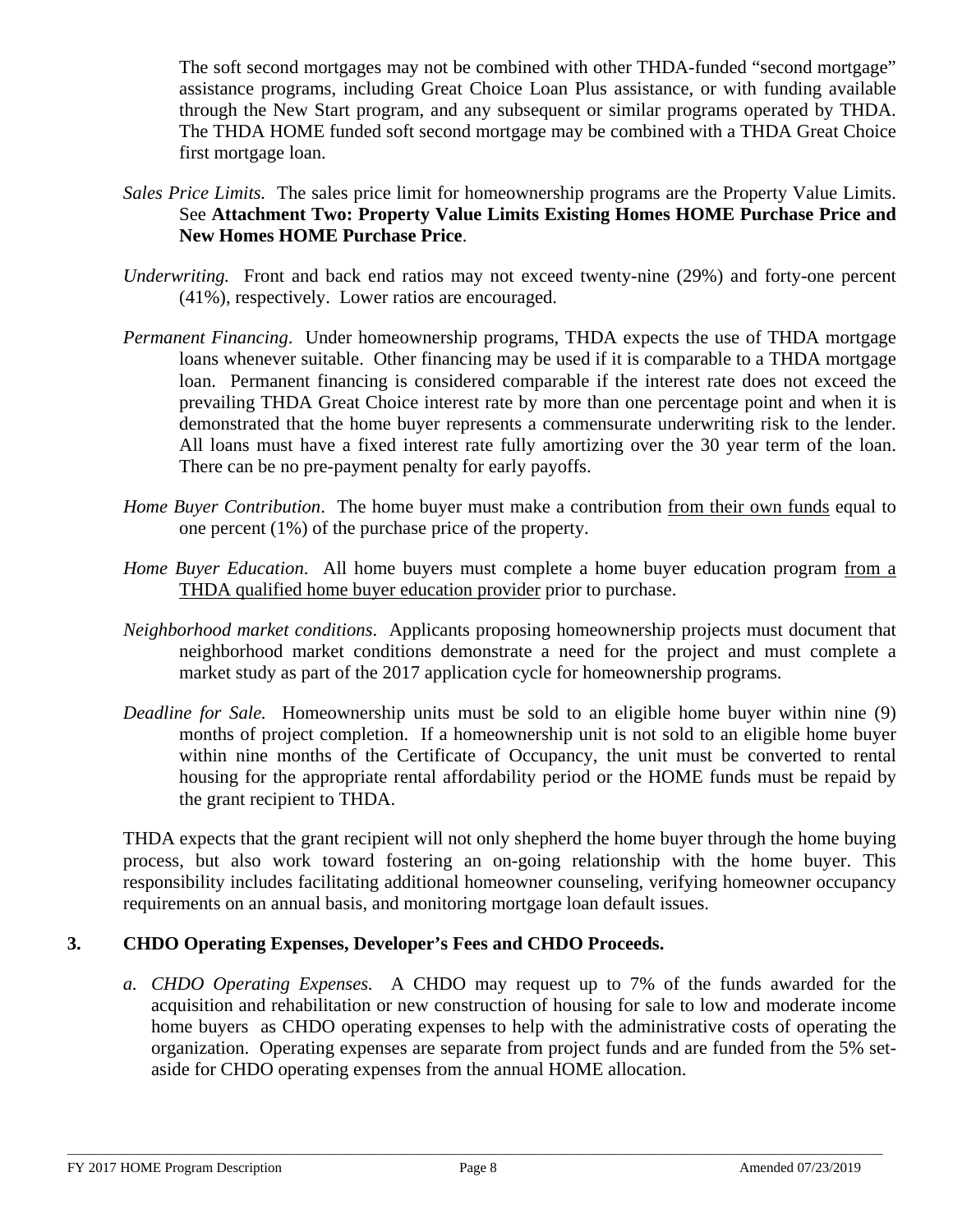- *b. Developers Fee*s. A CHDO may also request an 8% developer's fee if the CHDO is acting as a developer of housing. The developer's fee is 8% of the HOME funds used to construct or acquire and rehabilitate the unit. The developer's fee is a project soft cost and counts against the maximum per unit subsidy limit.
- *c. CHDO Proceeds*. CHDO proceeds are the HOME funds returned to a CHDO upon the sale of a unit developed by the CHDO from the buyer's permanent financing. The CHDO must use its CHDO proceeds to develop more housing for homeownership. A CHDO may use 15% of the CHDO proceeds for operating expenses, divided as follows: Maximum of 7% for administration and Maximum of 8% for developer's fees. Once the CHDO proceeds are used a second time to develop more housing for homeownership, the HOME restrictions on the use of proceeds are eliminated. The 25% cap on the amount of CHDO proceeds that can be used for operating or administrative expenses has been eliminated. This policy applies retroactively to current, active CHDO grants.

### **4. Project Soft Costs.**

In planning their programs, applicants may include the costs for inspections and work write-ups as a project-related soft cost. The costs for inspections and work write-ups are capped at \$2,500. In addition to the costs for inspections and work write-ups, the costs for lead-based paint inspections, risk assessments and clearance testing, and architectural and engineering fees are also paid as project soft costs. Costs associated with HUD-mandated THDA inspections are also a project soft cost, but do not count against the \$2,500 cap. All project soft costs count toward the HUD maximum per unit subsidy limit.

### **D. PROHIBITED ACTIVITIES**

- 1. Provide project reserve accounts, or operating subsidies;
- 2. Provide tenant-based rental assistance for the special purposes of the existing Section 8 program, in accordance with Section 212(d) of the Act;
- 3. Provide non-federal matching contributions required under any other Federal program;
- 4. Provide assistance authorized under Section 9 of the 1937 Act (annual contributions for operation of public housing);
- 5. Carry out activities authorized under 24 CFR Part 968 (Public Housing Modernization);
- 6. Provide assistance to eligible low-income housing under 24 CFR Part 248 (Prepayment of Low Income Housing Mortgages;
- 7. Provide assistance (other than assistance to a home buyer to acquire housing previously assisted with HOME funds) to a project previously assisted with HOME funds during the period of affordability established by HUD or THDA in the written agreement. However, additional HOME funds may be committed to a project up to one year after project completion, but the amount of HOME funds in the project may not exceed the HUD maximum per-unit subsidy amount;
- 8. Pay for any cost that is not eligible under 24 CFR 92.206 through 92.209;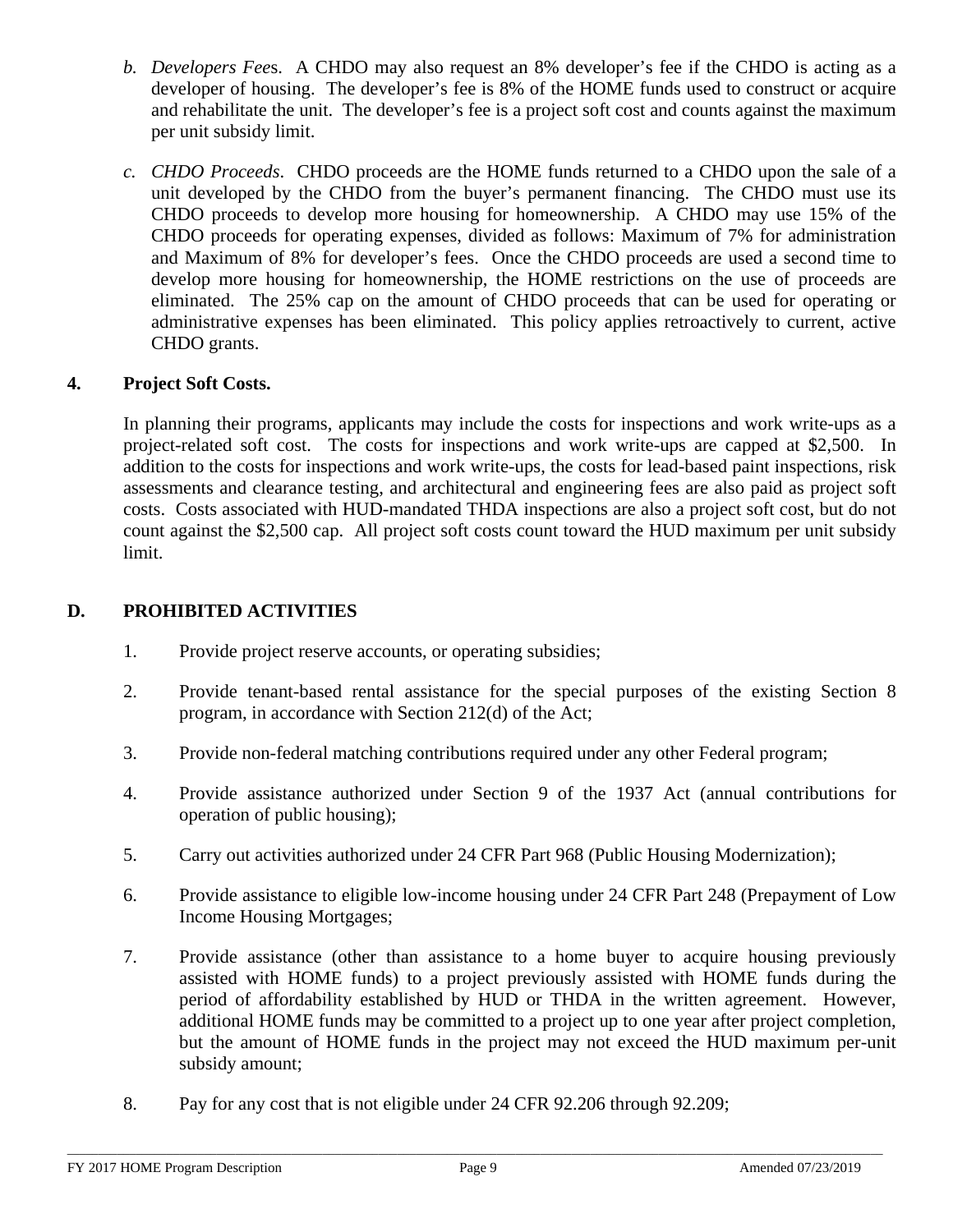- 9. Use HOME funds for rental housing projects;
- 10. Provide assistance for a homeowner rehabilitation project by a CHDO from the 15% CHDO set-aside. A CHDO funded through the 15% CHDO Set-aside can only participate in the HOME program if they are the owner and developer of a project.

# **E. LAYERING**

Layering is the combining of other federal resources on a HOME-assisted project that results in an excessive amount of subsidy for the project. Such activity is prohibited. Grantees must analyze each project to insure that only the minimum amount of assistance is allocated to the project. In no case may the amount of HOME funds exceed the HUD Maximum Per Unit Subsidy Limit.

# **F. MATCH**

For the FY 2017 HOME program, THDA will continue to provide the required federal match. Although no local match is required from applicants, THDA will award points based on the contribution of eligible match reflected in an application as specified in the scoring matrix. THDA will count any non-federal project funds or other resources reflected in successful applications that qualify as match under the HOME rule toward the match requirement.

HOME match is permanent, non-federal contributions to a project. Matching contributions may be in the form of one or more of the following:

- a. Cash contributions not provided by the assisted household and not from a federal source, including the present value of the interest subsidy for loans made at rates below market.
- b. Reasonable value of donated site-preparation and construction materials.
- c. Reasonable rental value of the donated use of site preparation or construction equipment.
- d. Waived fees and taxes.
- e. Property donation or below-market sale. A copy of the appraisal and/or purchase contract must be submitted. The donor/seller of the property must also provide a statement certifying that the property was donated or sold for affordable housing purposes and an acknowledgment that the donor/seller received the URA Guide Form Notice Disclosure to Seller, as well as the HUD booklet entitled, "When a Public Agency Acquires Your Property." If the property was originally acquired with federal funds, the value of the property is not match eligible.
- f. The direct cost of donated home buyer counseling services provided to families that acquire properties with HOME funds under the provisions of 24 CFR §92.254, including on-going counseling services provided during the period of affordability. Counseling may not be valued at more than \$40 per hour.
- g. Reasonable value of donated or volunteer labor or professional services. Unskilled volunteer labor may not be valued at more than \$10 per hour; skilled volunteer labor may be valued at the documented going rate.
- h. Value of sweat equity may also be eligible if every assisted household under the HOME grant award is required to perform sweat equity. Sweat equity may not be valued at more than \$10 per hour.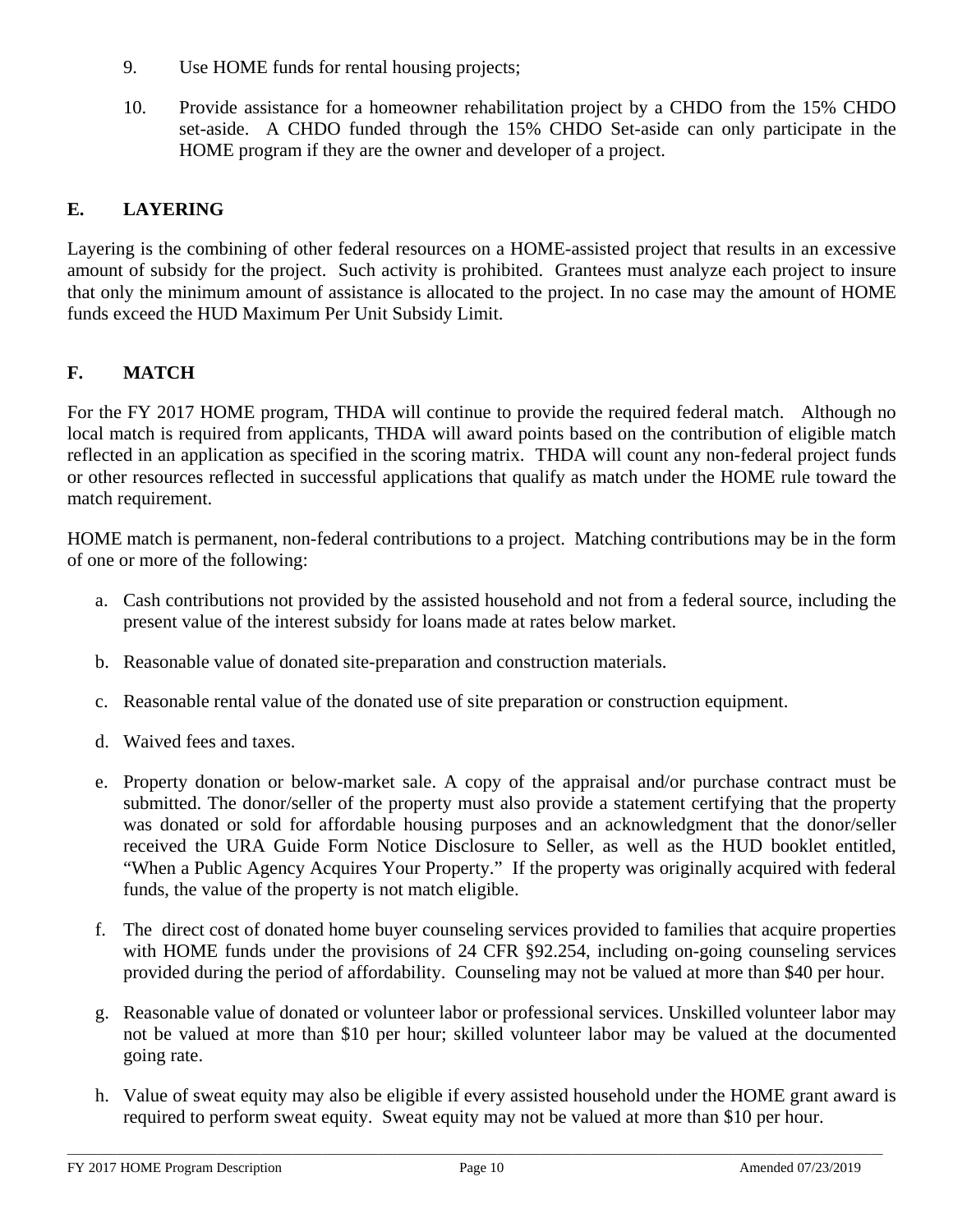i. Other match sources as permitted under the HOME Final Rule.

THDA will monitor the contribution of match throughout the implementation of the grant.

# **G. LEVERAGE**

In the scoring matrix, any project that has leveraged funds will receive additional points. Leveraged funds are funds provided by local governments, grants from other sources and cash from program beneficiaries. Loan proceeds from a lending institution do not count as leverage. However, the savings generated from a below market interest rate will count as leverage. Administrative funds, *anticipated* fund-raising revenues, other THDA funds, and construction loans do not count toward leverage. Leveraged funds counted in one program year do not qualify again as leverage in subsequent years.

The value of donated labor, materials and land will count toward leverage. The value of unskilled labor is set at the current minimum wage, and the value of skilled labor is set at twice the current minimum wage. The value of land and/or a building donated or acquired for a project prior to the application will count as leverage, but there must be an appraisal or tax assessment included in the application to document its value. In order to count donated supplies or materials, only the documented value of the actual goods or materials will be considered and they must be legitimately required by the program. The donor must provide a letter to confirm the amount of the supplies or materials. Proposed discounts will not count as leverage.

### **H. HOME PROGRAM REQUIREMENTS**

#### **1. INCOME LIMITS**

HOME funds may be used to benefit only low-income households. "Low income households" means an individual or household whose income does not exceed 80% of the area median income, adjusted for household size. THDA encourages the targeting of HOME resources for homeowner rehabilitation activities to very low income households.

"Very low income household" means a household whose income does not exceed 50% of the area median income, adjusted for household size.

The income of the household to be reported for purposes of eligibility is the sum of the annual gross income of the beneficiary, the beneficiary's spouse, and any other household member residing in the home. Annual gross income is "anticipated" for the next 12 months, based upon current circumstances or known upcoming changes, minus certain income exclusions.

Current limits are in **Attachment Three: Income Limits for the HOME Program**. Median income for an area or the state shall be that median income estimate made by HUD. Median incomes change when HUD makes revised estimates.

#### **2. FORMS OF ASSISTANCE**

*Homeowner rehabilitation programs*. Assistance from grant recipients to program beneficiaries will be limited to grants that are completely forgiven after a specified period of time as long as the beneficiary adheres to the conditions of the grant.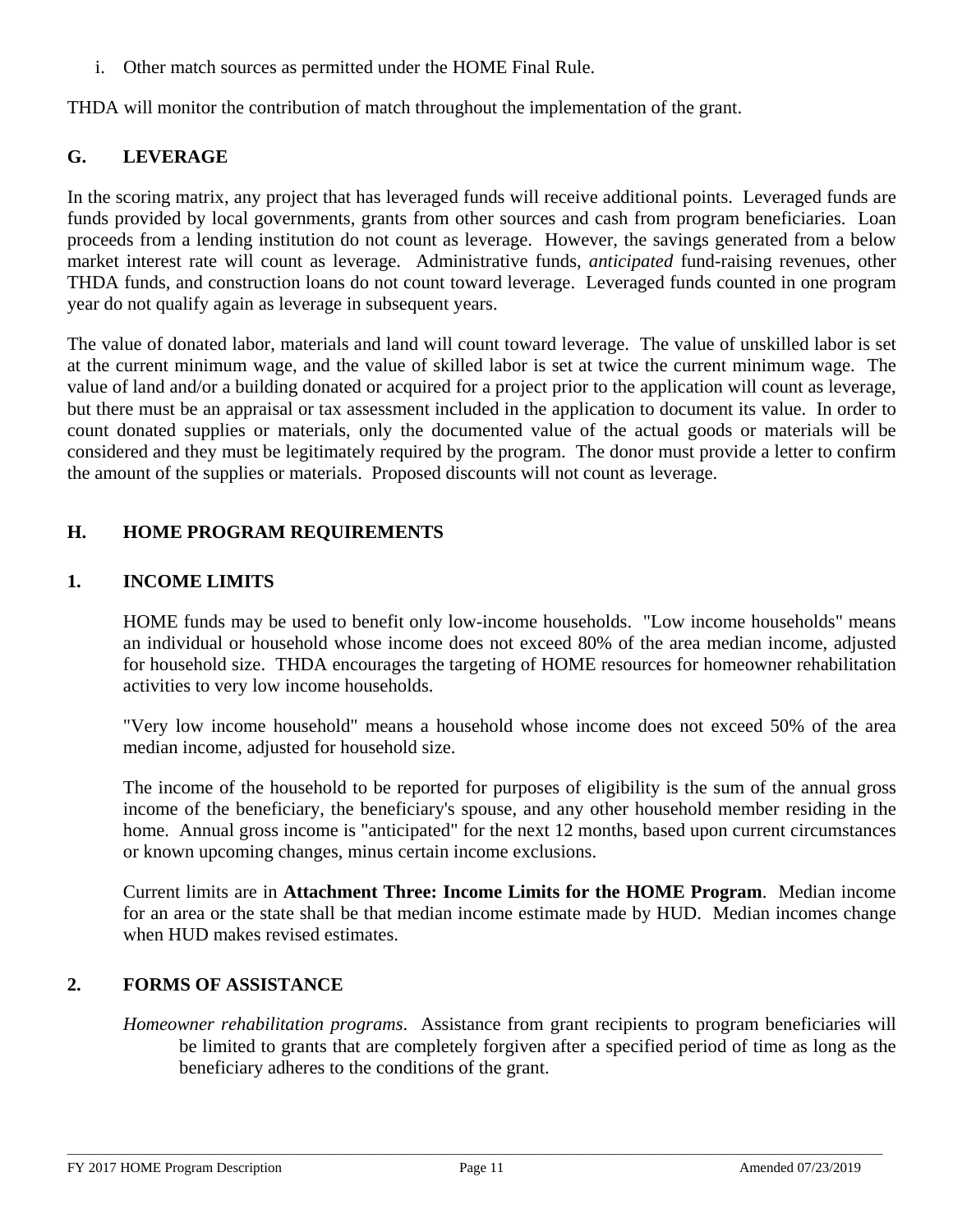*Homeownership programs*. Assistance from grant recipients to program beneficiaries as soft second mortgages will be limited to loans equal to the lesser of \$14,999 or the amount necessary to qualify the household for permanent financing which are forgiven at the end of 5 years.

### **3. COMPLIANCE PERIOD**

*Homeowner rehabilitation*.Grants for homeowner rehabilitation projects that do not include reconstruction shall have a compliance period of five years with a forgiveness feature of 20% annually. In order to enforce the compliance period, THDA will require that grant recipients obtain a grant note and a recorded deed of trust executed by the homeowners.

 Grants for homeowner rehabilitation projects where the hard construction costs into a unit to be rehabilitated is greater than 75% of the after rehabilitation appraised value of the unit show have a compliance period of fifteen years with a forgiveness feature of 6.67% annually. In order to enforce the compliance period, THDA will require that grant recipients obtain a grant note and a recorded deed of trust executed by the homeowners.

Grants for homeowner rehabilitation projects that include reconstruction shall have a compliance period of fifteen years with a forgiveness feature of 6.67% annually. In order to enforce the compliance period, THDA will require that grant recipients obtain a grant note and a recorded deed of trust executed by the homeowners.

If the homeowner of a property that has been rehabilitated dies during the compliance period and the property is inherited by heirs, the property may be rented without repaying the unforgiven portion of the HOME subsidy to THDA. However, if the house is sold by the heirs during the affordability period, the remaining unforgiven portion must be repaid to THDA. This policy may be applied retroactively to prior HOME projects as needed.

# **4. AFFORDABILITY PERIOD**

- *Down Payment Programs by Local Governments or Non-CHDO Non-Profit Organizations.* A grant recipient that is a local government, or a non-CHDO non-profit agency may provide down payment and closing cost assistance as a soft second mortgage loan in an amount equal to the lesser of \$14,999 in HOME funds or the amount of HOME funds necessary to qualify a household for permanent financing, but not less than \$1,000. There will be an affordability period of five years, secured by a Note and Deed of Trust between the grant recipient and the home buyer. The HOME loan is forgiven at the end of the fifth year if the unit remains in compliance with HOME requirements. This means that the property remains the primary residence of the initial home buyer and is not leased or vacated; and if the property is sold or transferred at the end of the affordability period, the home buyer has complied with these recapture provisions. If the unit is sold or transferred during the affordability period, the amount of HOME subsidy subject to recapture will be reduced by twenty percent (20%) per year of occupancy by the initial home buyer. If the unit is leased or vacated during the affordability period, the entire HOME subsidy must be repaid to THDA by the Grantee.
- *CHDOS*. At the time of the sale of the unit to an eligible home buyer, the CHDO must leave HOME funds in the unit as a soft second mortgage loan in an amount equal to the lesser of \$14,999 or the amount of HOME funds necessary to qualify a household for permanent financing, but not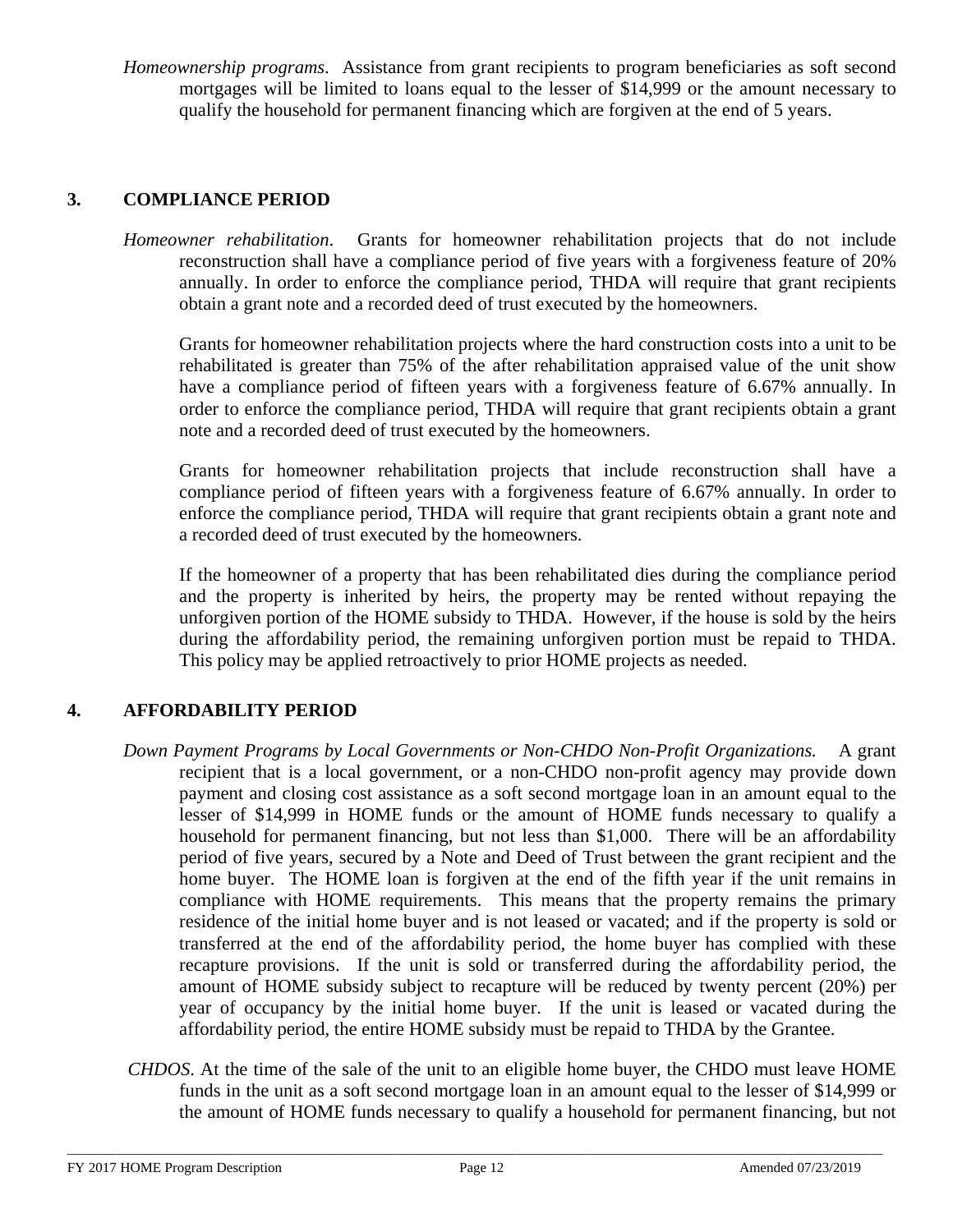less than \$1,000. There will be an affordability period of five years secured by a Note and Deed of Trust between the CHDO and the home buyer. The HOME loan is forgiven at the end of the fifth year if the unit remains in compliance with HOME requirements. This means that the property remains the primary residence of the initial home buyer and is not leased or vacated; and if the property is sold or transferred at the end of the affordability period, the home buyer has complied with these recapture provisions. If the unit is sold or transferred during the affordability period, the amount of HOME subsidy subject to recapture will be reduced by twenty percent (20%) per year of occupancy by the initial home buyer. If the unit is leased or vacated during the affordability period, the entire HOME subsidy must be repaid to THDA.

*Sale or Transfer of the Property*. The HOME-assisted home buyer may sell or otherwise transfer the unit on or before the end of the affordability period to any willing buyer at any price, and the amount of the HOME subsidy subject to recapture will be reduced by 20% per year of occupancy by the initial home buyer. The amount subject to recapture is limited by the availability of net proceeds. The net proceeds are the sales price minus superior non-HOME loan repayments minus closing costs. If the net proceeds are not sufficient to recapture the remaining outstanding principal balance of the HOME Note plus the amount of the down payment made by the homeowner, if any, plus the amount of any capital improvement investment made by the homeowner, then the grant recipient shall recapture a pro rata share of the net proceeds of the sale in lieu of the full remaining outstanding principal balance of the HOME Note. "Capital improvement investment" means the improvements to the property made at the home buyer's expense (and not through some other form of subsidy), as evidenced by receipts or cancelled checks detailing the capital improvements made. Capital improvements do not include items of maintenance, deferred maintenance or cosmetic improvements. The pro rata amount to be recaptured shall be calculated in accordance with the HOME Program Regulations at 24 CFR 92.254(a)(5)(ii)(A)(3) as follows:

If the net proceeds are not sufficient to recapture the full HOME investment (or a reduced amount) plus enable the homeowner to recover the amount of the homeowner's down payment and any capital improvement investment made by the home owner since purchase, the grant recipient shall share the net proceeds according to the following formula:

HOME Subsidy

X Net Proceeds = HOME Amount to Recapture

HOME Subsidy + Homeowner Investment

Homeowner Investment

X Net Proceeds = HOME Amount to Recapture

HOME Subsidy + Homeowner Investment

The new proceeds may be divided proportionately as set forth in these steps:

- a. *Application of Forgiveness Feature*. Once the net proceeds are determined from the sale of the property, the grant recipient shall reduce the amount due based on the length of time the home buyer has occupied the home in relation to the affordability period. Soft second mortgages up to \$14,999 have a five year affordability period and a forgiveness feature of 20% per year.
- b. *Amount subject to recapture.* The HOME investment that is subject to recapture is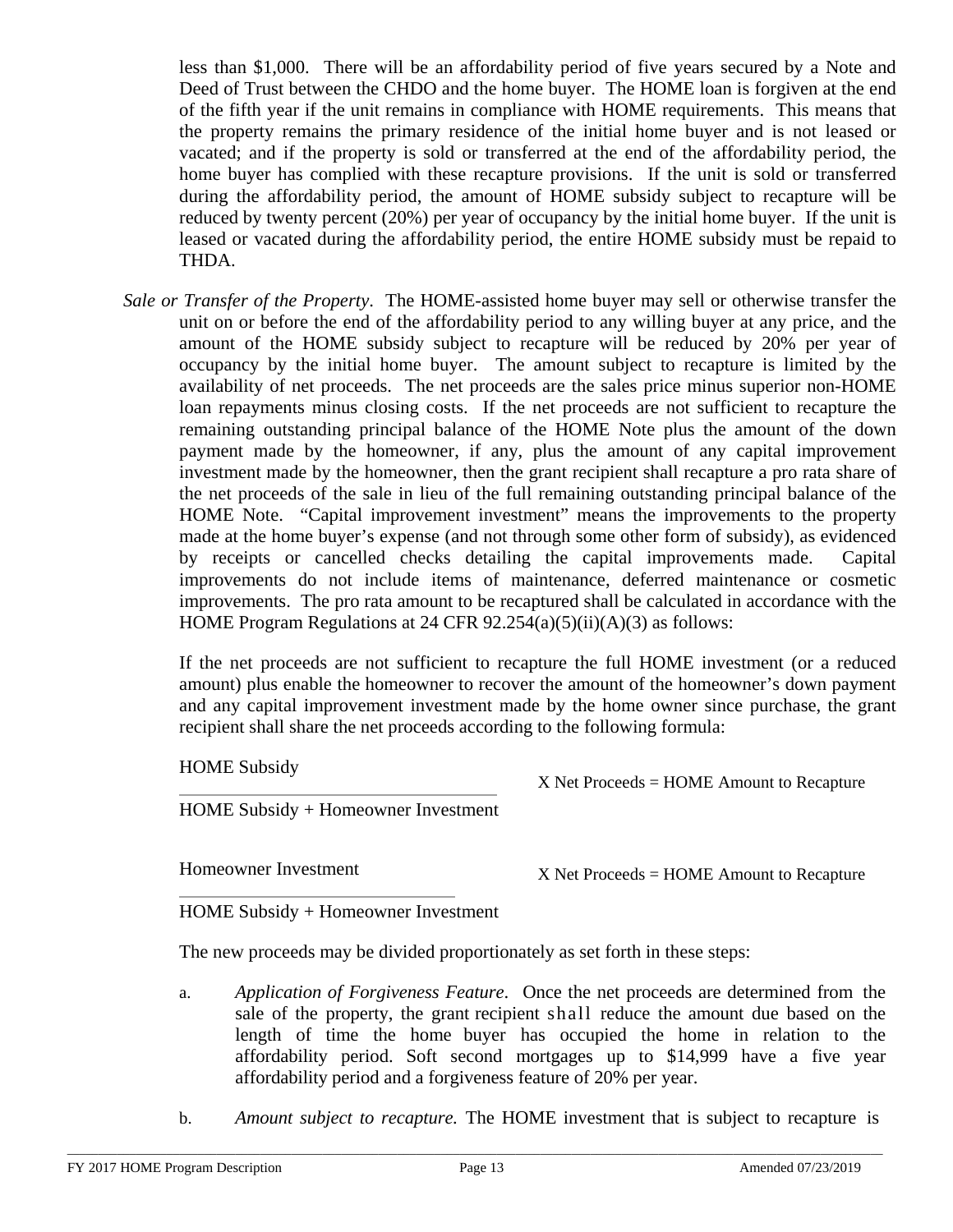based on the amount of HOME assistance that enabled the home buyer to buy the housing unit. This includes any HOME assistance that reduced the purchase price from fair market value to an affordable price, but excludes the amount between the cost of producing the unit and the market value of the property (i.e., the development subsidy).

- c. After the full HOME investment has been repaid, any excess profits will belong to the homeowner.
- *Construction Financing*. For CHDOs using HOME for construction financing to develop homeownership units, the initial affordability period will be based on the amount of HOME funding invested in the development of the unit under the resale provisions of the HOME regulations. In order to enforce the provisions of the Working Agreement with the CHDO, THDA will require that a Restrictive Covenant and Deed of Trust be recorded against the property prior to drawing down HOME funds for construction. When the unit is sold to an eligible home buyer, THDA will provide the closing agent a copy of the release for Restrictive Covenant and Deed of Trust. The CHDO must provide the closing agent with a Grant Note and Deed of Trust between the CHDO and the home buyer for the soft second mortgage loan under the recapture provisions. Upon receipt by THDA of a copy of the Grant Note, the recorded Deed of Trust between the home buyer and the CHDO, the recorded deed from the seller to the home buyer, and the fully executed final TILA-RESPA Integrated Disclosure (TRID) Settlement Statement, the original Release of Lien is forwarded to the closing agent for recording.

| <b>MINIMUM HOME DOLLARS</b>           | \$1,000   | PER UNIT                     |  |
|---------------------------------------|-----------|------------------------------|--|
| <b>MAXIMUM HOME</b><br><b>DOLLARS</b> | \$58,378  | 0-BEDROOM (EFFICIENCY) LIMIT |  |
|                                       | \$66,923  | 1-BEDROOM LIMIT              |  |
|                                       | \$81,377  | 2-BEDROOM LIMIT              |  |
|                                       | \$105,276 | 3-BEDROOM LIMIT              |  |
|                                       | \$115,560 | 4-BEDROOM OR MORE LIMIT      |  |

#### **4. LEVEL OF SUBSIDY**

#### **5. PROPERTY STANDARDS**

Property standards must be met when HOME funds are used for a project. Any housing constructed or rehabilitated with THDA HOME funds must meet all applicable local, county and state codes, rehabilitation standards, Uniform Property Condition Standards (UPCS), and zoning ordinances at the time of project completion.

In the absence of a local code, new construction of single-family units or duplexes must meet the current, State-adopted edition of the International Residential Code for One- and Two-Family Dwellings. The newly constructed units must also meet accessibility requirements and mitigate disaster impact as applicable per State and local codes, ordinances, etc.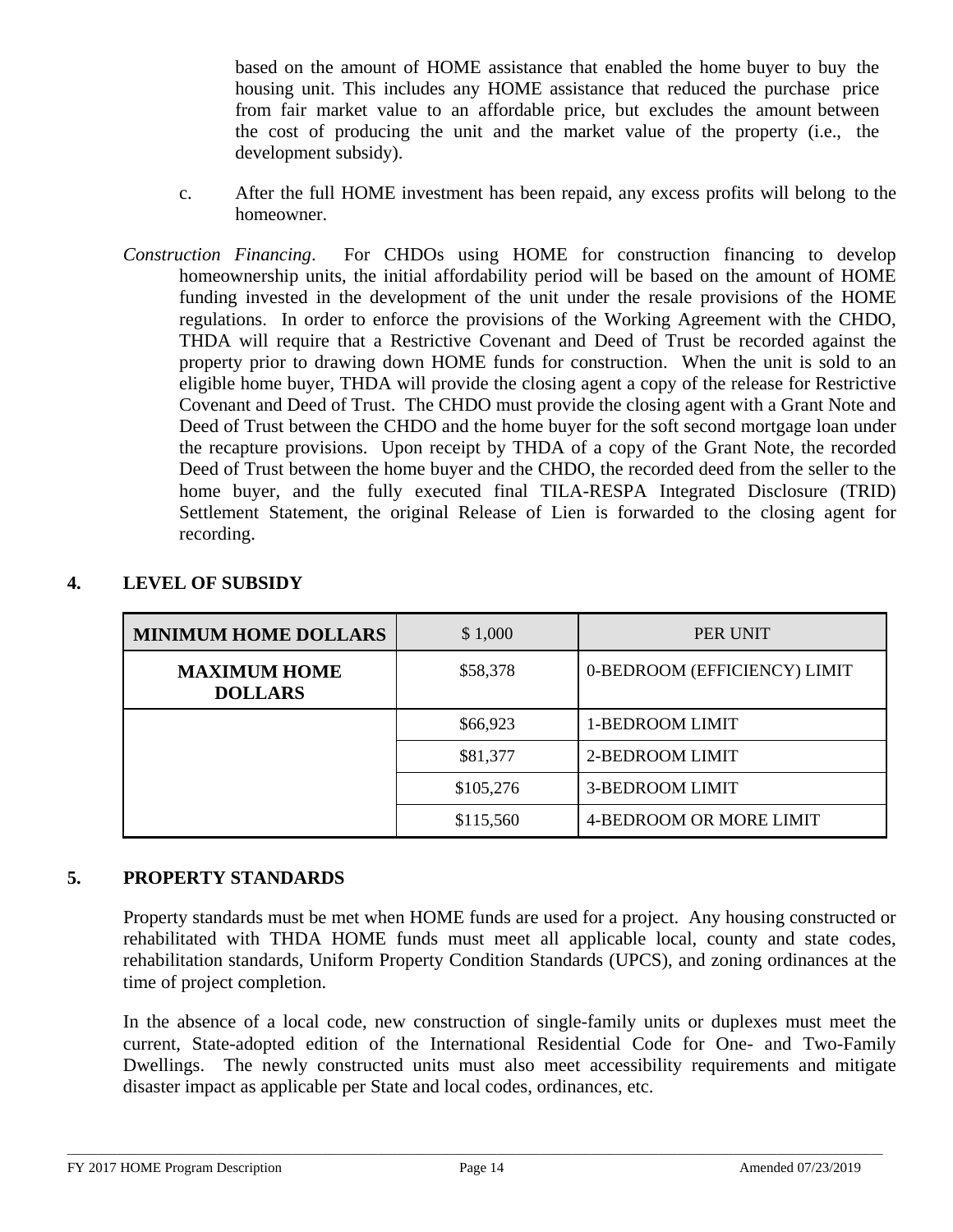In the absence of a local code, rehabilitation of existing homeowner units must meet the current, Stateadopted edition of the Existing Building Code of the International Code Council (ICC).

THDA will not make any funding awards for units in a jurisdiction where the unit cannot be inspected by a state certified building inspector or by a provider as permitted under State law.

HOME funded units must also conform, as applicable, to the THDA Minimum Design Standards for New Construction of Single Family and Multifamily Housing Units and with THDA's Minimum Design Standards for Rehabilitation of Single Family and Multi-family Housing Units. THDA must review and approve plans, work write-ups and written cost estimates and determine cost reasonableness for both new construction and rehabilitation prior to putting the project out to bid.

The International Code books are available from:

| <b>Eastern Regional Office (BIR)</b> | 900 Montclair Road<br>Birmingham, AL 35213<br>[P] 888-ICC-SAFE (888-422-7233) and press 0<br>$[F]$ (205) 599-9871<br>Open 8 a.m. to 4 p.m., Central, Monday-Friday                          |
|--------------------------------------|---------------------------------------------------------------------------------------------------------------------------------------------------------------------------------------------|
| <b>Central Regional Office (CH)</b>  | 4051 Flossmoor Road<br>Country Club Hills, IL 60478<br>[P] 888-ICC-SAFE (888-422-7233) and press 0<br>[F] (708) 799-4981 or 1-800-214-7167<br>Open 8 a.m. to 4 p.m., Central, Monday-Friday |
| <b>Western Regional Office (LA)</b>  | 5360 Workman Mill Road<br>Whittier, CA 90601<br>[P] 888-ICC-SAFE (888-422-7233) and press 0<br>[F] (562) 908-5524<br>Open 8 a.m. to 4 p.m., Pacific, Monday-Friday                          |

#### **Website:** www.iccsafe.org

- Disaster Mitigation. All new construction should be built in a method and/or location that would attempt to protect all new construction from possible disaster due to either a man-made issue, or an act of God that may cause physical or structural damage to the home. The methods should include any items that may be recommended, or required by either local, state, or federal agencies dealing with disasters.
- *Energy Code*. New construction projects must also meet the State-adopted edition of the International Energy Conservation Code. Copies of the Energy Code may also be obtained from the International Code Council at the address listed above.
- *Energy Conservation.* In addition to meeting the State-adopted edition of the International Energy Conservation Code, new construction projects must be Energy Star qualified as certified by an independent Home Energy Rating System (HERS) rater or achieve a HERS index of 85 or less when tested by a certified rater.
- *Section 504.* Section 504 of the Rehabilitation Act of 1973 prohibits discrimination in federally assisted activities and programs on the basis of disability, and imposes requirements to ensure accessibility for qualified individuals with disabilities to these programs and activities.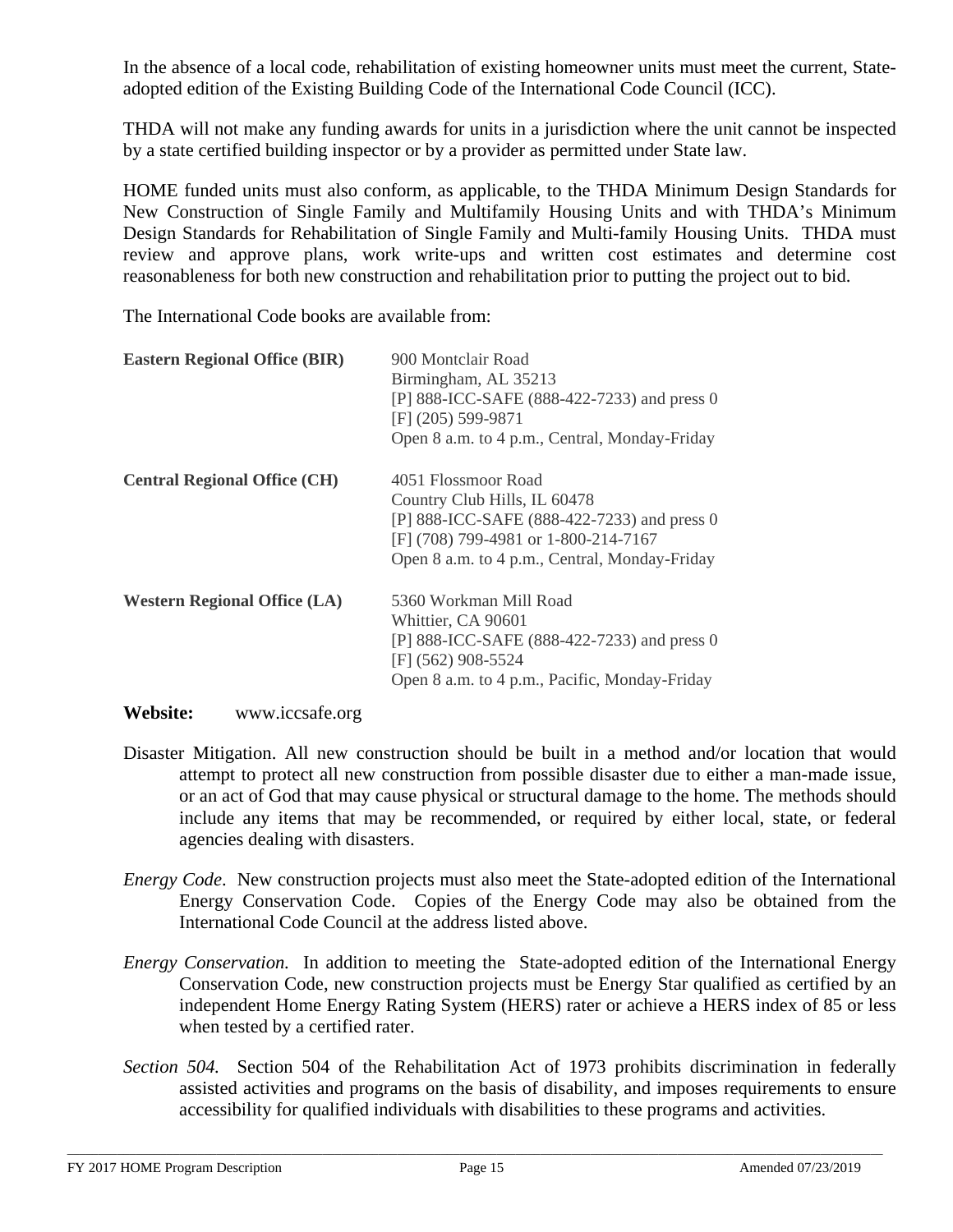### **6. AFTER REHABILITATION PROPERTY VALUE**

F*or homeowner rehabilitation projects*, the maximum after rehabilitation value permitted for the type of single-family housing (1-4 family residence, condominium, cooperative unit,) shall not exceed 95% of the median purchase price for the area as established by HUD. The after rehabilitation value is determined by adding the appraised value of the land and improvements from the county assessor's office and the cost of the rehabilitation (construction hard costs plus project soft costs). See **Attachment Two: Property Value Limits – Existing Homes HOME Purchase Price.**

# **7. SALES PRICE LIMITS**

The sales price limit for homeownership programs are the same as the Property Value Limits for homeowner rehabilitation programs. **See Attachment Two: Property Value Limits Existing Homes HOME Purchase Price and New Homes HOME Purchase Price.** 

#### **I. UNIVERSAL DESIGN/VISITABILITY**

THDA encourages the inclusion of features that allow individuals with physical disabilities to reside and/or visit the housing that is constructed or rehabilitated with federal HOME funds.

Universal design is a building concept that incorporates products, general design layouts and other characteristics to a housing unit in order to:

- Make the unit usable by the greatest number of people;
- Respond to the changing needs of the resident; and
- Improve the marketability of the unit

The goal of universal design seeks to build housing that meets the needs of the greatest number of residents within a community. .Universal design differs from accessible design, which is primarily intended to meet the needs of persons with disabilities. However, universal design is inclusive of adaptable design as universal design incorporates structural features that will allow a housing unit to be adapted to an individual's current or future needs. Universal design features include, but are not limited to:

- Stepless entrances.
- Minimum 5' x 5' level clear space inside and outside entry door.
- Broad blocking in walls around toilet, tub and shower for future placement of grab bars.
- Full-extension, pull-out drawers, shelves and racks in base cabinets in kitchen.
- Front mounted controls on all appliances.
- Lever door handles.
- Loop handle pulls on drawers and cabinet doors.

More information on Universal Design may be found at The Center for Universal Design at North Carolina State University: [http://www.ncsu.edu/ncsu/design/cud/index.htm.](http://www.ncsu.edu/ncsu/design/cud/index.htm)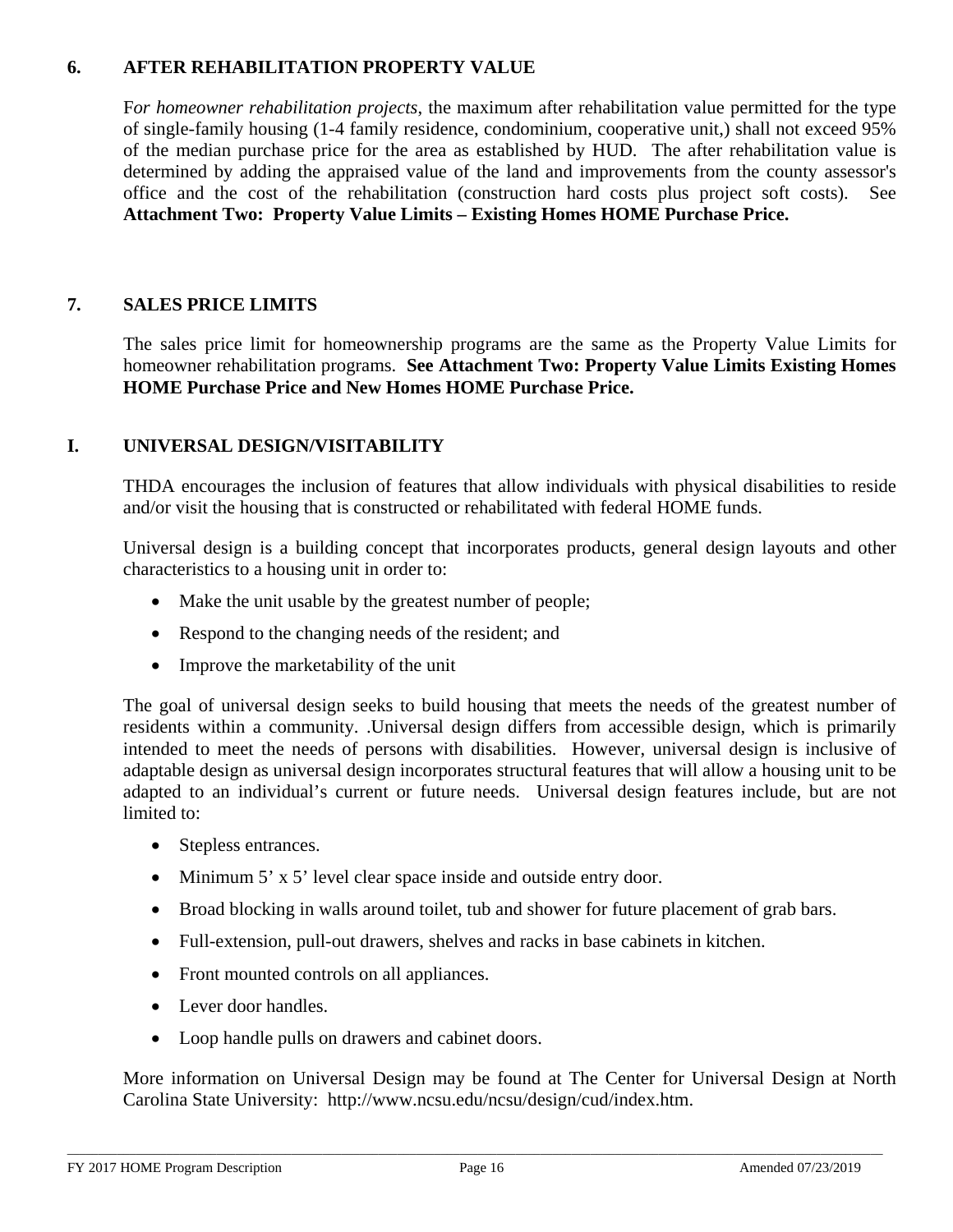Visitability refers to homes that are designed and built in a manner that allows individuals who have trouble with steps or use wheelchairs or walkers to live in or visit the unit. These features include:

- One zero-step entrance.
- Doors with 32 inches of clear passage space.
- One bathroom on the main floor that is accessible to a person using a wheelchair.

More information on Visitability can be found at: [http://www.visitability.org.](http://www.visitability.org/)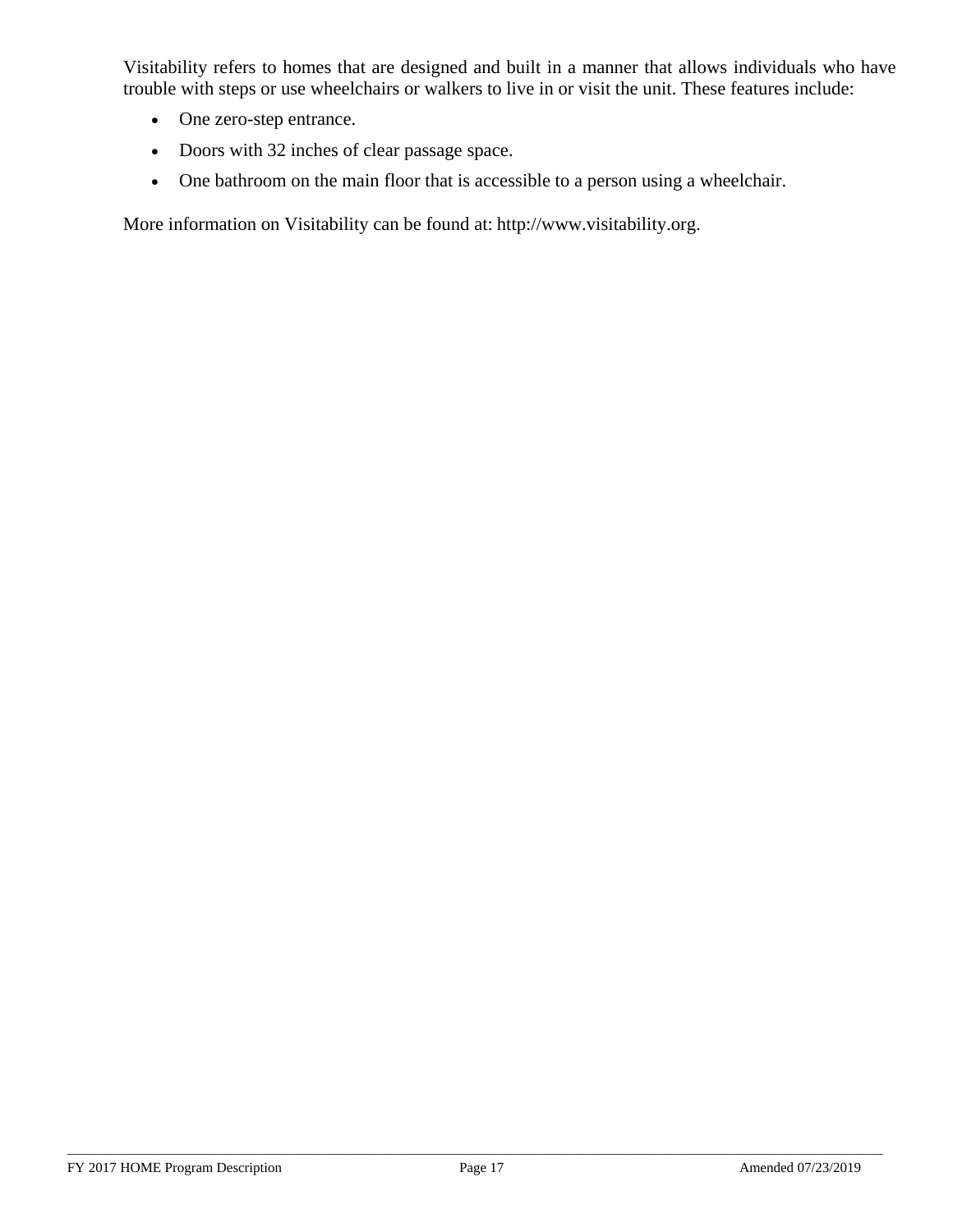#### **J. HOME RELOCATION REQUIREMENTS**

#### *THDA DISCOURAGES PROJECTS INVOLVING DISPLACEMENT OR RELOCATION OF HOUSEHOLDS. PRIOR TO APPLICATION, CONTACT THDA IF YOU ARE PLANNING ANY PROJECT THAT MAY INVOLVE DISPLACEMENT OR RELOCATION.*

The Uniform Relocation Assistance and Real Property Acquisition Policies Act of 1970 (Uniform Act), and its implementing regulations, 49 CFR Part 24 requires relocation assistance where acquisition has occurred under the Uniform Act. In addition, the Uniform Act coverage was expanded in 1987 amendments to cover displacement of individuals resulting from rehabilitation, demolition or private acquisition carried out under a federally assisted project or program.

Section 104(d) of the Housing and Community Development Act ("The Barney Frank Amendments") and HUD's Residential Anti-Displacement and Relocation Assistance Plan include additional relocation requirements. This extra level of relocation protection may be triggered for low-income households when units are converted or demolished with Community Development Block Grant (CDBG) or HOME funds. In addition, when Section 104(d) is triggered, jurisdictions may need to replace any low/moderate income dwelling units that are lost due to the conversion or demolition. This section refers only to residential relocation. If non-residential (commercial/industrial) relocation is involved, contact THDA.

Understanding how relocation requirements are triggered, alternate ways of meeting them, and the costs of the alternatives is essential in making HOME program decisions. Concerns about relocation may cause an administrator to consider establishing a preference for vacant buildings. However, administrators should also consider that vacant buildings are often much deteriorated. Rehabilitating an occupied building even with the cost of assisting tenants to remain or relocate, may be less costly than rehabilitating a vacant building. In occupied buildings, program administrators must consider whether occupants will be able to return after rehabilitation and whether Housing Choice Voucher (Section 8) assistance is available to help meet relocation costs. Selecting vacant projects does not relieve all relocation concerns. Vacant buildings in good condition may have been recently occupied. If so, the program administrator must consider whether the owner removed the tenants in order to apply for HOME assistance for a vacant building. If so, these tenants are displaced persons.

Skilled staff can save the local program money and build goodwill with owners and tenants. Failure to understand and follow relocation requirements can result in unnecessary costs for the local program. It is possible for uninformed owners and staff to take steps that would obligate the local program to provide significant relocation benefits and services. Early briefings for owners and program staff on relocation rules are essential. Handbook 1378, Tenant Assistance, Relocation and Real Property Acquisition consolidates relocation requirements for HOME and other HUD programs in one document. It is available from HUD Field Offices or by contacting THDA. HUD informational booklets for persons who are displaced or whose property is to be acquired are also available from HUD Field Offices or from THDA.

Uniform Relocation Act (URA) requirements are triggered at the time the application is being prepared, and additional requirements are triggered at the time the working agreement is signed between the owner and the grantee and when rehabilitation is completed. Treatment of displaced persons depends upon whether the displaced person is (1) a tenant or owner; (2) a business or household; (3) has income above or below the Section 8 Lower Income Limit.

**WHO IS A DISPLACED PERSON? -** Any person (household, individual, business, farm, or non-profit organization) that moves from the real property, permanently, as a direct result of rehabilitation, demolition, or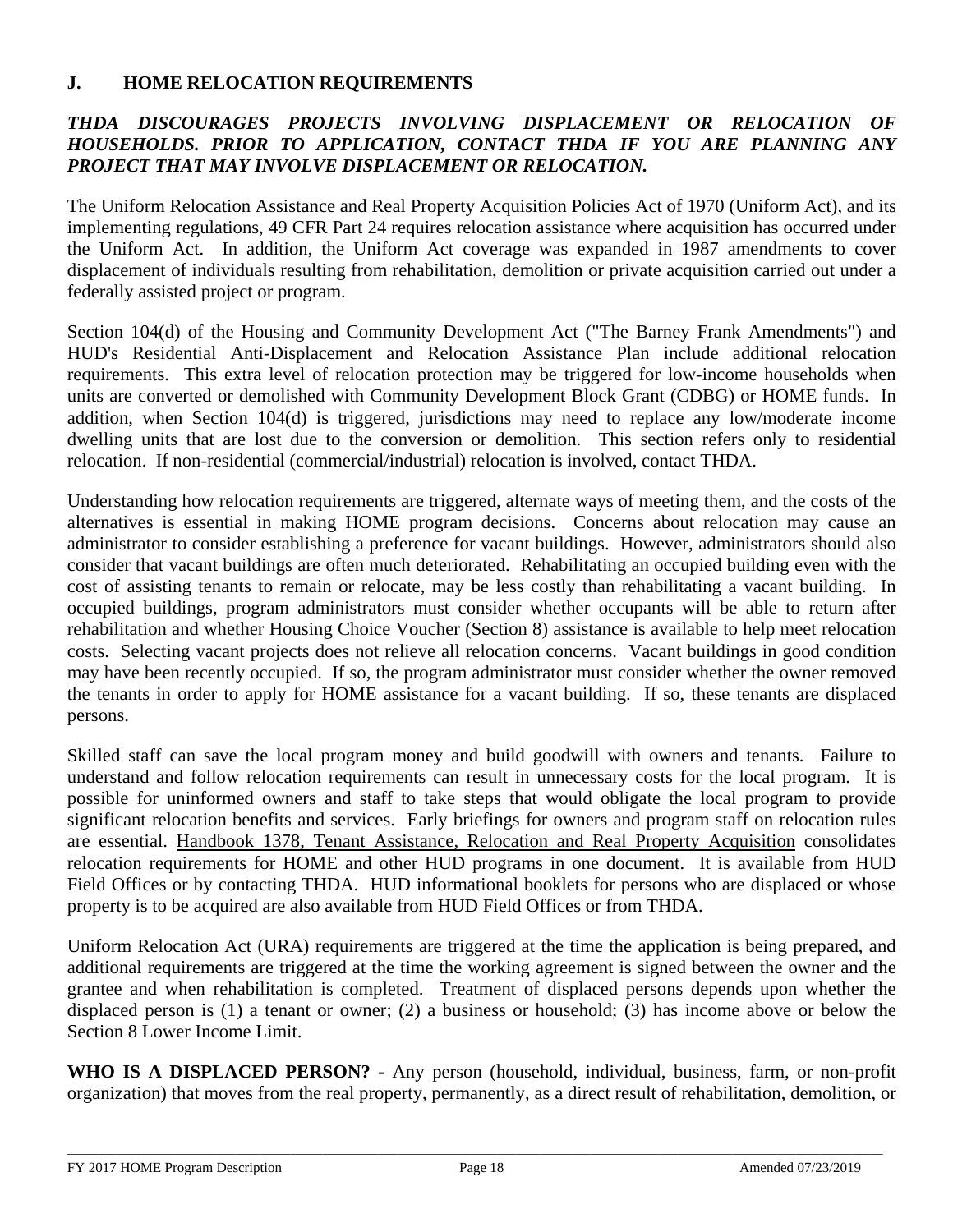acquisition for a project assisted with HOME funds. Relocation requirements apply to all occupants of a project/site for which HOME assistance is sought even if less than 100% of the units are HOME assisted.

**WHO IS NOT A DISPLACED PERSON?** - A tenant evicted for cause, assuming the eviction was not undertaken to evade URA obligations. A person with no legal right to occupy the property under State or local law (e.g., squatter). A tenant who moved in after the application was submitted but before signing a lease and commencing occupancy, was provided written notice of the planned project, it's possible impact on the person (e.g., the person may be displaced, temporarily relocated, or experience a rent increase), and the fact that the person would not qualify as a "displaced person" (or for any assistance under URA) as a result of the project. A person, after being fully informed of their rights, waives them by signing a Waiver Form.

### **HOW IS DISPLACEMENT TRIGGERED?**

*Before Application.* A tenant moves permanently from the property before the owner submits an application for HOME assistance **if** THDA or HUD determines that the displacement was a direct result of the rehabilitation, demolition, or acquisition for the HOME project. (e.g., THDA determines that the owner displaced tenants in order to propose a vacant building for HOME assistance.)

*After Application.* A tenant moves permanently from the property after submission of the application, or, if the applicant does not have site control, the date THDA or the local program administrator approves the site because: (1) the owner requires the tenant to move permanently; or (2) the owner fails to provide timely required notices to the tenant; or (3) the tenant is required to move temporarily and the owner does not pay all actual, reasonable out-of-pocket expenses or because the conditions of the move are unreasonable.

*After Execution of Agreement.* A tenant moves permanently from the project after execution of the agreement covering the acquisition, rehabilitation or demolition because the tenant is not provided the opportunity to lease a suitable, affordable unit in the project.

#### **K. HOME RESIDENTIAL ANTI-DISPLACEMENT AND RELOCATION ASSISTANCE PLAN**

THDA will require grant recipients to replace all occupied and vacant habitable lower income housing demolished or converted to a use other than as lower income housing in connection with a project assisted with funds provided under the HOME Investment Partnership Act

All replacement housing will be provided within three years after the commencement of the demolition or conversion. Before entering into a working agreement committing THDA to provide funds for a project that will directly result in the demolition or conversion, THDA will make public by and submit to the HUD/Knoxville HOME coordinator certain information. Each applicant proposing demolition or any reduction in lower income housing units must submit the following information to THDA:

- 1. A description of the proposed assisted project;
- 2. The address, number of bedrooms, and location on a map of lower income housing that will be demolished or converted to a use other than as lower income housing as a result of an assisted project;
- 3. A time schedule for the commencement and completion of the demolition or conversion;
- 4. To the extent known, the address, number of bedrooms and location on a map of the replacement housing that has been or will be provided;
- 5. The source of funding and a time schedule for the provision of the replacement housing;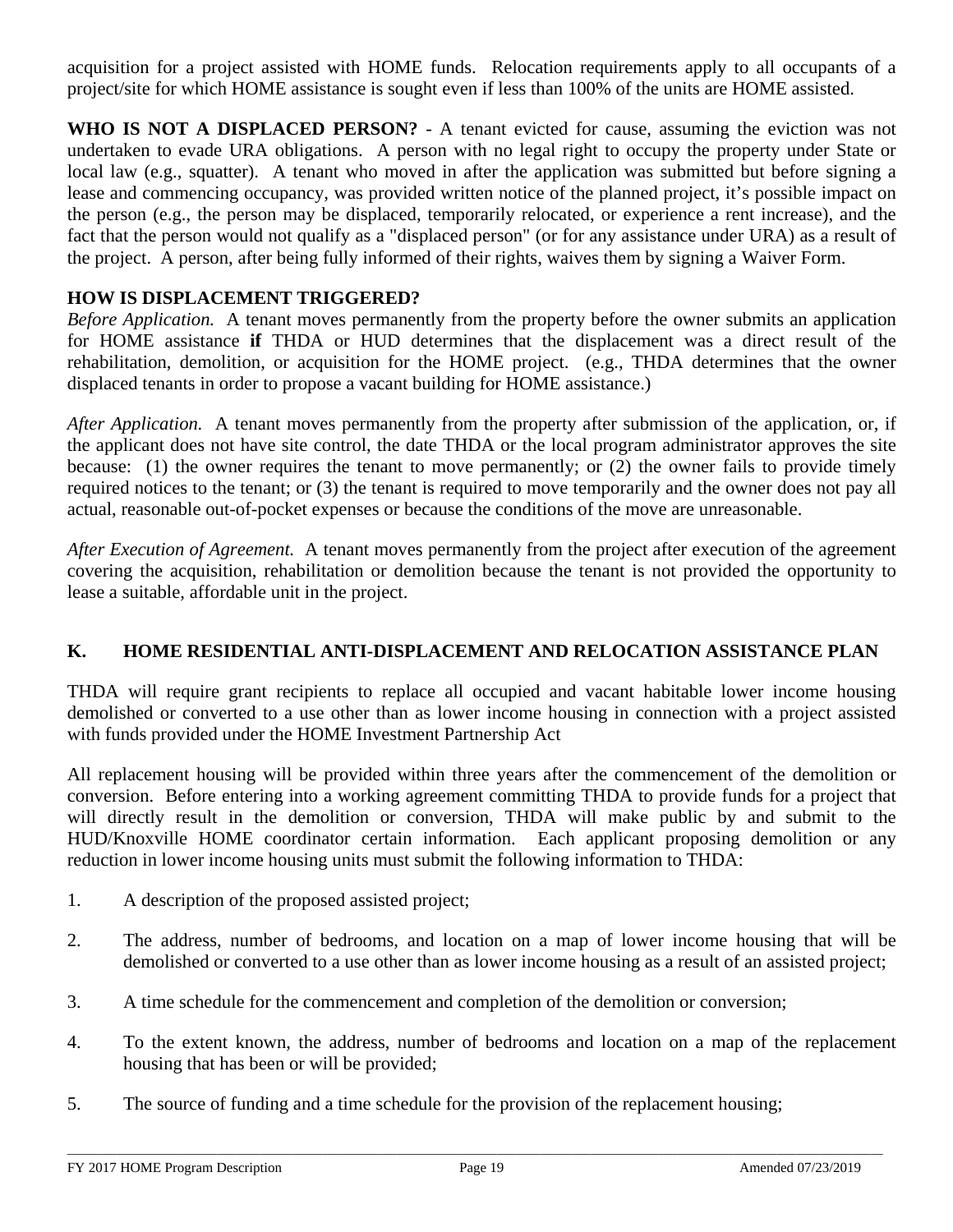- 6. The basis for concluding that the replacement housing will remain lower income housing for at least 10 years from the date of initial occupancy; and
- 7. Information demonstrating that any proposed replacement of housing units with smaller dwelling units (e.g., a 2-bedroom unit with two 1-bedroom units), or any proposed replacement of efficiency or single-room occupancy (SRO) units with units of a different size, is appropriate and consistent with the housing needs and priorities identified in the approved Consolidated Plan.

### **L. EQUAL OPPORTUNITY AND FAIR HOUSING**

No person in the United States shall on the grounds of race, color, religion, sex, familial status, national origin, or disability be excluded from participation, denied benefits or subjected to discrimination under any program funded in whole or in part by HOME funds. The following Federal requirements as set forth in 24 CFR 5.105(a), Nondiscrimination and equal opportunity, are applicable to HOME projects:

| Fair Housing Act                                                                               | 24 CFR Part 100                                                      |
|------------------------------------------------------------------------------------------------|----------------------------------------------------------------------|
| Executive Order 11063, as amended<br>(Equal Opportunity in Housing)                            | 24 CFR Part 107                                                      |
| Title VI of the Civil Rights Act of 1964<br>(Nondiscrimination in Federal programs)            | 24 CFR Part 1                                                        |
| Age Discrimination Act of 1975                                                                 | 24 CFR Part 146                                                      |
| Section 504 of the Rehabilitation Act of 1973                                                  | 24 CFR Part 8                                                        |
| Section 109 of Title I of the Housing and Community<br>Development Act of 1974                 | 24 CFR Part 6                                                        |
| Title II of the Americans with Disabilities Act                                                | 42 U.S.C. §12101 et seq.                                             |
| Equal Access to Housing in HUD Programs Regardless of<br>Sexual Orientation or Gender Identity | 24 CRF Parts 5, 200, 203,<br>236, 400, 570, 574, 882,<br>891 and 982 |
| Section 3 of the Housing & Urban Development Act of 1968                                       | 24 CFR 135                                                           |
|                                                                                                |                                                                      |

• Section 3 requires that the employment and other economic opportunities generated by Federal financial assistance for housing and community development programs shall, to the greatest extent feasible, be directed toward low-income persons, particularly those who are recipients of government assistance for housing.

| Executive Order 11246, as amended       | 41 CFR 60 |
|-----------------------------------------|-----------|
| (Equal Employment Opportunity Programs) |           |

Executive Order 11625, as amended (Minority Business Enterprises)

Executive Order 12432, as amended (Minority Business Enterprise Development)

Executive Order 12138, as amended (Women's Business Enterprise)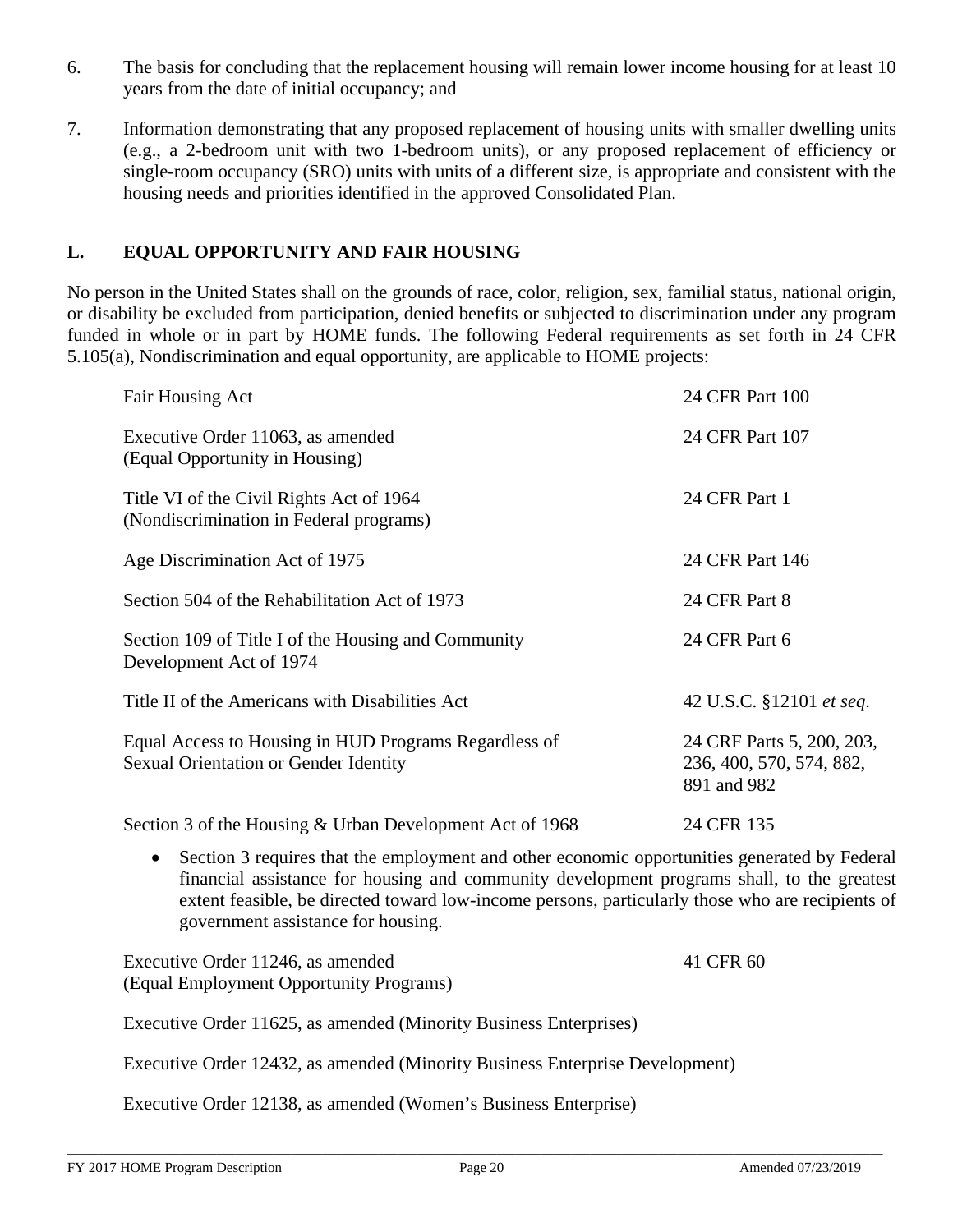• Executive Orders 11625, 12432, and 12138 (Minority/Women's Business Enterprise) require that PJs and local programs must prescribe procedures acceptable to HUD for a minority outreach program to ensure the inclusion, to the maximum extent possible, of minorities and women and entities owned by minorities and women in all contracts. Local programs must also develop acceptable policies and procedures if their application is approved by THDA.

The HUD Office of Fair Housing also includes the following fair housing laws and Presidential Executive Orders which are not included in 24 CFR 5.105(a) but which are applicable to federally-assisted programs:

Architectural Barriers Act of 1968 42 U.S.C. §4151 *et seq.* 

Executive Order 12892, as amended (Affirmatively Furthering Fair Housing)

Executive Order 12898

Executive Order 13166 (Limited English Proficiency)

Executive Order 13217 (Community-based living arrangements for persons with disabilities)

In addition to the above requirements, the PJ and local programs must assure that its Equal Opportunity and Fair Housing policies in the HOME Program are consistent with its current Consolidated Plan.

### **M. SITE AND NEIGHBORHOOD STANDARDS**

Housing provided through the HOME program must be suitable from the standpoint of facilitating and furthering full compliance with the applicable provisions of Title VI of the Civil Rights Act of 1964, the Fair Housing Act, Executive Order 11063, and HUD regulations issued pursuant thereto; and must promote greater choice of housing opportunities. Grantees must ensure that the proposed activity does not allow or promote segregation on the basis of race, disability or income.

# **N. AFFIRMATIVE MARKETING**

Prior to beginning a HOME project, grant recipients must adopt affirmative marketing procedures and requirements for all HOME funded home buyer projects with five or more units. Affirmative marketing steps consist of actions to provide information and otherwise attract eligible persons in the housing market area to the available housing without regard to race, color, national origin, sex, religion, familial status or disability. These must be approved by THDA prior to any HOME funds being committed to a project. Requirements and procedures must include:

- 1. Methods for informing the public, owners and potential tenants about fair housing laws and the local program's policies;
- 2. A description of what owners and/or the program administrator will do to affirmatively market housing assisted with HOME funds;
- 3. A description of what owners and/or the program administrator will do to inform persons not likely to apply for housing without special outreach;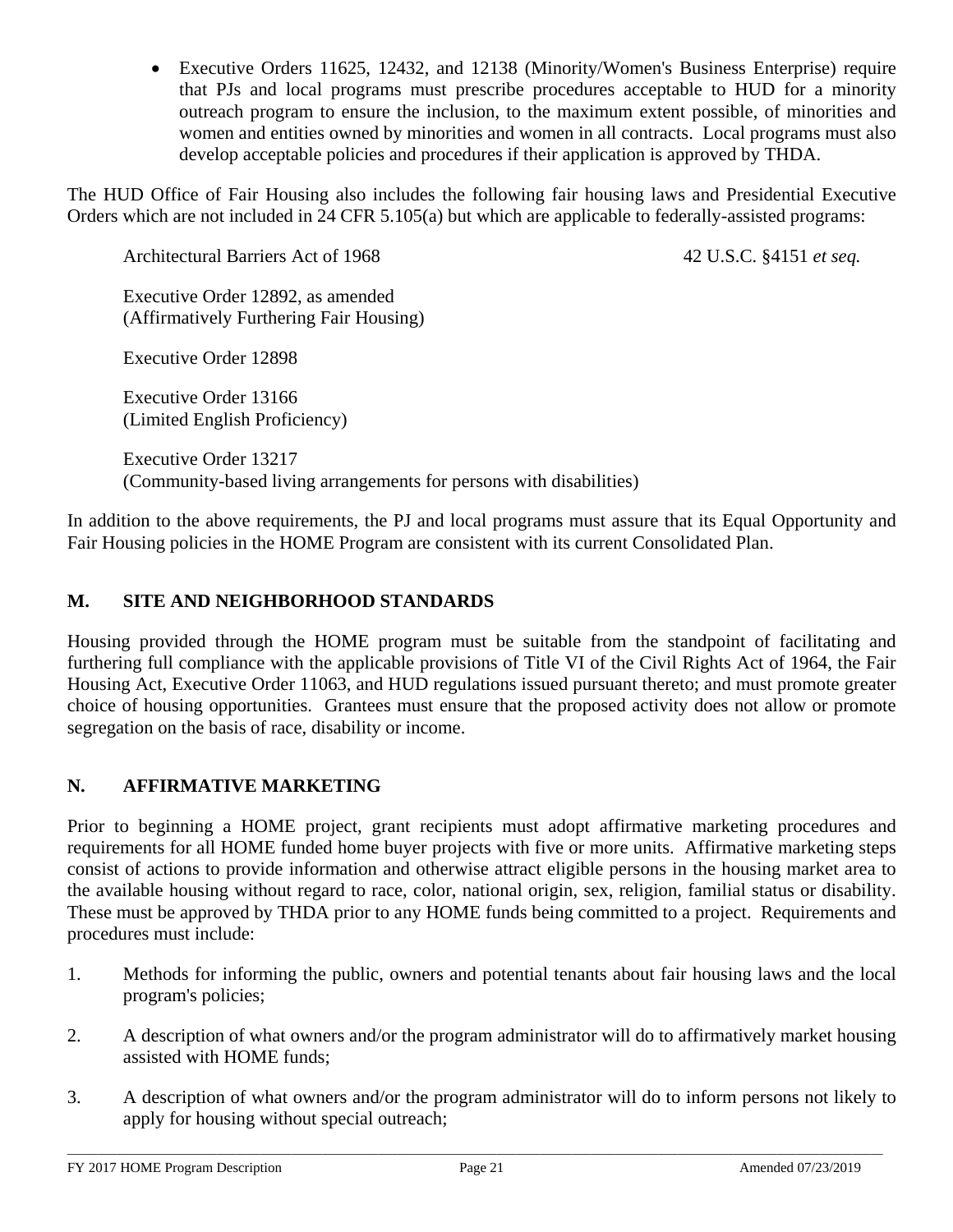- 4. Maintenance of records to document actions taken to affirmatively market HOME-assisted units and to assess marketing effectiveness; and
- 5. Description of how efforts will be assessed and what corrective actions will be taken where requirements are not met.

### **O. ENVIRONMENTAL REVIEW**

In implementing the HOME program, the environmental effects of each activity must be assessed in accordance with the provisions of the National Environment Policy Act of 1969 (NEPA) and the related authorities listed in HUD's regulations at 24 CFR Parts 50 and 58.

THDA, as the Participating Jurisdiction, and the units of local government receiving HOME funds from THDA will be responsible for carrying out environmental reviews. THDA will approve the release of funds for local governments and must request the release of funds from HUD for any projects of non-profit organizations. The non-profit organizations will be responsible for gathering the information required for the environmental reviews. HOME funds and any other funds involved in the project cannot be committed until the environmental review process has been completed and the HOME funds have been released. The Environmental Review covers the entire project, not just the portion funded by HOME. Therefore, except under very limited circumstances, *no funds, including both HOME and non-HOME resources, may be expended on a project prior to the release of funds under the Environmental Review process. Any such expenditure will make the entire project ineligible for funding under the HOME program.*

#### **P. LEAD-BASED PAINT**

Housing assisted with HOME funds is subject to the Lead-Based Paint Poisoning Prevention Act (42 U.S.C. 4821 et seq.) and 24 CFR Part 35, Subparts C through M. The lead-based paint provisions of 982.401(j) also apply, irrespective of the applicable property standard under 24 CFR 92.251. The Lead-Based Paint regulations are available at [www.hud.gov/lea](http://www.hud.gov/lea) or by contacting 1-800-424-LEAD (5323).

#### **Q. LABOR STANDARDS**

Davis-Bacon wage compliance and other Federal laws and regulations pertaining to labor standards apply to all contracts for rehabilitating or constructing 12 or more units assisted with HOME funds. The contract for construction must contain the applicable wage provisions and labor standards. Davis-Bacon does not apply to projects using volunteer labor or to sweat equity projects.

#### **R. DEBARMENT AND SUSPENSION**

Local programs must require participants in lower-tier transactions covered by 24 CFR 24 to certify that neither it nor its principals are presently debarred, suspended, proposed for debarment, declared ineligible or voluntarily excluded from the covered transaction.

#### **S. FLOOD PLAINS**

*HOME funds may not be used to construct housing* in an area identified by the Federal Emergency Management Agency as having special flood hazards. In addition, THDA discourages the rehabilitation of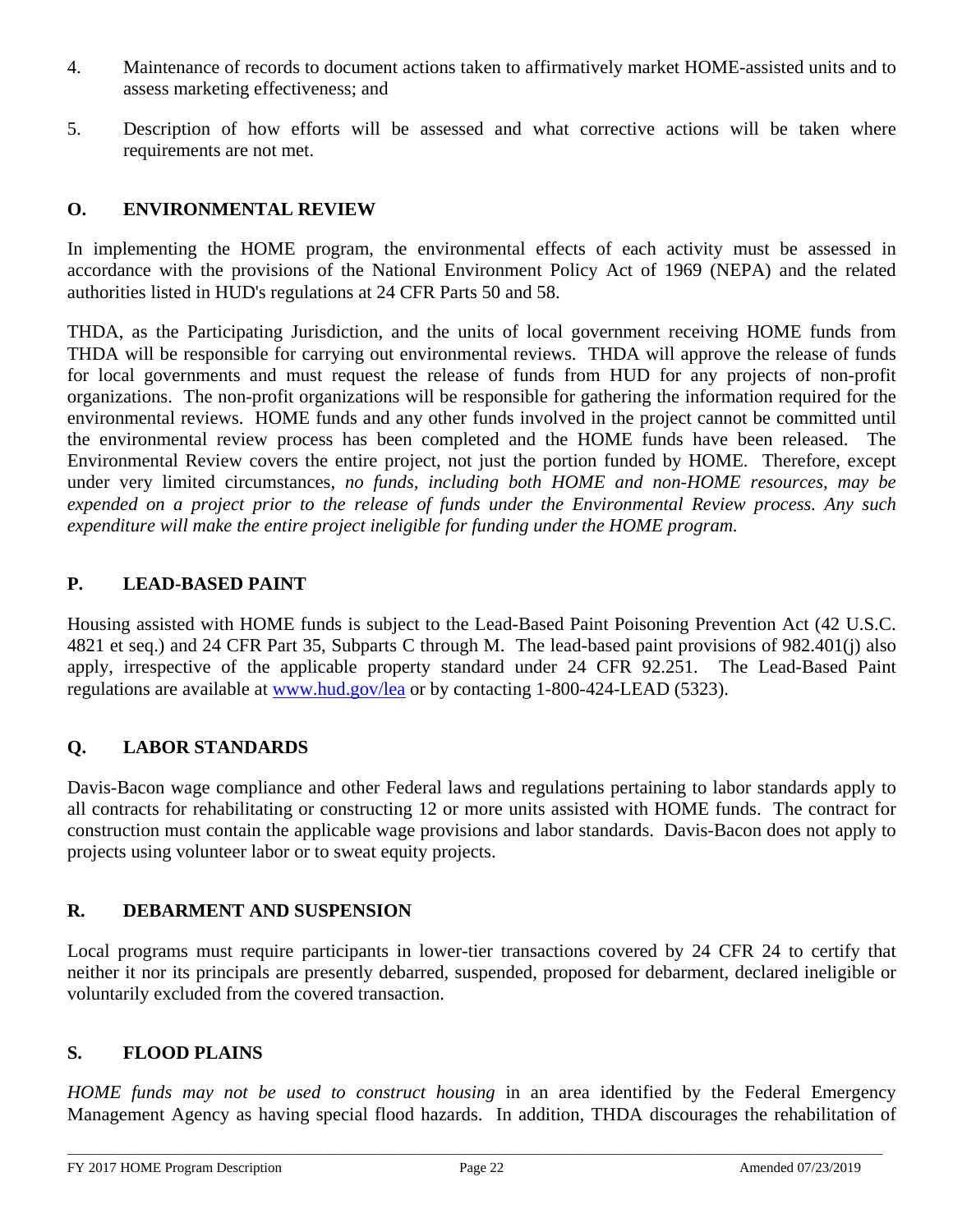units located in special flood hazard areas, but in a few instances and with written permission from THDA, houses located in a floodplain may be assisted. The community must be participating in the National Flood Insurance Program and flood insurance must be obtained on the units.

# **T. CONFLICT OF INTEREST**

In the procurement of property and services, the conflict of interest provisions at 2 CFR 200.112, apply. In all cases not governed by 2 CFR 200.112, the conflict of interest provisions of the HOME Rule as stated below apply:

The HOME conflict of interest provisions apply to any person who is an employee, agent, consultant, officer, elected official or appointed official of THDA, a State recipient or subrecipient receiving HOME funds. No person listed above who exercise or have exercised any functions or responsibilities with respect to activities assisted with HOME funds or who are in a position to participate in a decision-making process or gain inside information with regard to these activities may obtain a financial interest or financial benefit from a HOMEassisted activity, or have a financial interest in any contract, subcontract or agreement with respect to the HOME-assisted activity, or the proceeds from such activity, either for themselves or those with whom they have business or immediate family ties, during their tenure or for one year thereafter. Immediate family ties include (whether by blood, marriage or adoption) the spouse, parent (including stepparent), child (including a stepchild), brother, sister (including a stepbrother or stepsister), grandparent, grandchild, and in-laws of a covered person.

No owner, developer or sponsor of a project assisted with HOME funds (or officer, employee, agent, elected or appointed official, or consultant of the owner, developer or sponsor or immediate family member or immediate family member of an officer, employee, agent, elected or appointed official, or consultant of the owner, developer or sponsor) whether private, for profit or non-profit (including a CHDO when acting as an owner, developer or sponsor) may occupy a HOME-assisted affordable housing unit in a project during the required period of affordability specified in  $92.252(e)$  or  $92.254(a)(4)$ . This provision does not apply to an individual who receives HOME funds to acquire or rehabilitate his or her principal residence or to an employee or agent of the owner or developer of a rental housing project who occupies a housing unit as the project manager or maintenance worker.

Grant recipients should avoid conflicts of interest and the appearance of conflicts of interest in administering their HOME programs as THDA does not routinely consider requesting exceptions to the conflict of interest provisions from HUD. The existence of a conflict of interest or the appearance of a conflict of interest, as determined by THDA in its sole discretion, may be grounds for requiring repayment of HOME funding and limitations on future program participation.

# **U. PROCUREMENT**

It is important to keep the solicitation of bids for goods and services as well as professional services contracts open and competitive. Cities, counties and non-profit organizations must follow their procurement policies and meet state and federal requirements. At a minimum, applicants must comply with 2 CFR 200.318 - General Procurement Standards.

Applicants should obtain 3 to 5 bids using formal advertising or requests for proposals for the procurement of professional services such as grant administration, inspections, and work write-ups. There must be an established selection procedure and a written rationale for selecting the successful bid or proposal.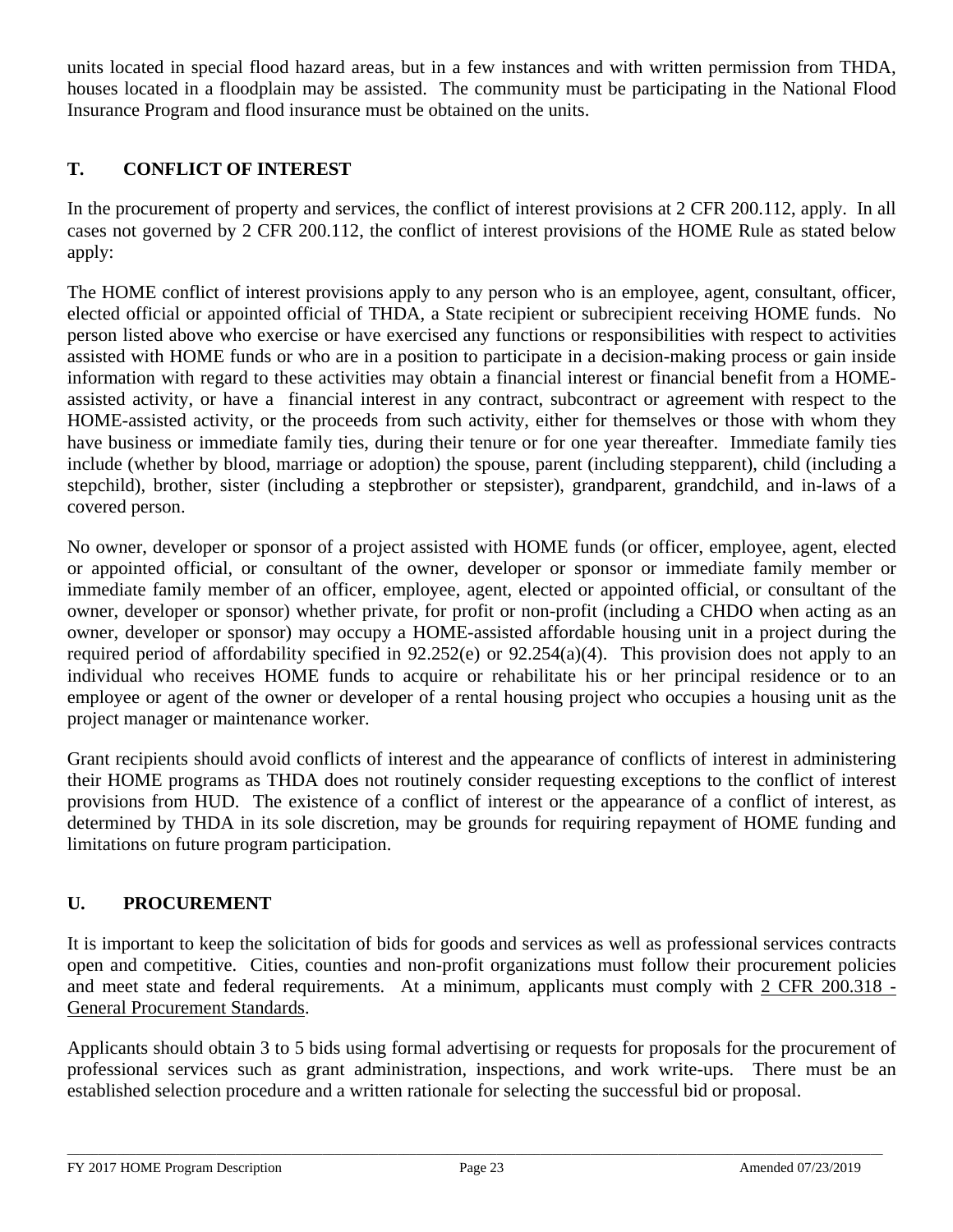### **V. APPLICATION AND EVALUATION PROCEDURE**

THDA will evaluate each application to determine if the proposal meets threshold criteria. Threshold criteria includes: submission of a complete application; proposal of an eligible activity; proposal of a project that in the opinion of THDA is physically, financially and administratively feasible; and the proposal of a project that meets the requirements of 24 CFR Part 92, as amended.

Non-profit applicants must submit Part I of **Attachment One: Non-Profit/CHDO Checklist** with supporting documentation.

Additional requirements for non-profit organizations, including CHDOs, are listed on **Attachment One: Non-Profit/CHDO Checklist**. Documentation must be submitted along with the completed Checklist to demonstrate that the organization meets threshold requirements and has the capacity to provide affordable housing for low income households, including the administration of the proposed project.

Applications meeting the threshold criteria will be scored and ranked in descending numerical order within the "urban" matrix, the "rural" matrix or the CHDO matrix, based on the following categories:

| <b>URBAN AND RURAL MATRICES</b> |                                                                                                                                                                                                    | Up to 190 Points |
|---------------------------------|----------------------------------------------------------------------------------------------------------------------------------------------------------------------------------------------------|------------------|
| 1.                              | <b>PROGRAM DESIGN</b>                                                                                                                                                                              | Up to 50 points  |
|                                 | The proposed program demonstrates exceptional planning, readiness<br>and administrative capability. All necessary components to<br>accomplish the project have been identified in the application. |                  |
|                                 | Program administrators with the following characteristics have<br>$\bullet$<br>been identified:                                                                                                    |                  |
|                                 | $\triangleright$ Has personnel who are knowledgeable in HOME grant<br>administration;                                                                                                              |                  |
|                                 | $\triangleright$ Has relevant experience in the administration of housing<br>grants; and/or has otherwise shown the capability to<br>administer the project;                                       |                  |
|                                 | $\triangleright$ Has the ability to follow the time frame of Attachment B:<br>Implementation Plan of the Working Agreement;                                                                        |                  |
|                                 | $\triangleright$ Is able to draw down funds in a timely manner;                                                                                                                                    |                  |
|                                 | $\triangleright$ Has a lack of monitoring findings associated with past<br>grants on which the administrator has worked;                                                                           |                  |
|                                 | Has not left HOME funds in excess of \$75,000 in a prior<br>➤<br>grant at closeout; and                                                                                                            |                  |
|                                 | Responds appropriately to client concerns or complaints,<br>➤<br>contractor's concerns or complaints, and information<br>requests from THDA staff.                                                 |                  |
|                                 | $\triangleright$ THDA will also consider the number and locations of<br>current grants an administrator is administering and other                                                                 |                  |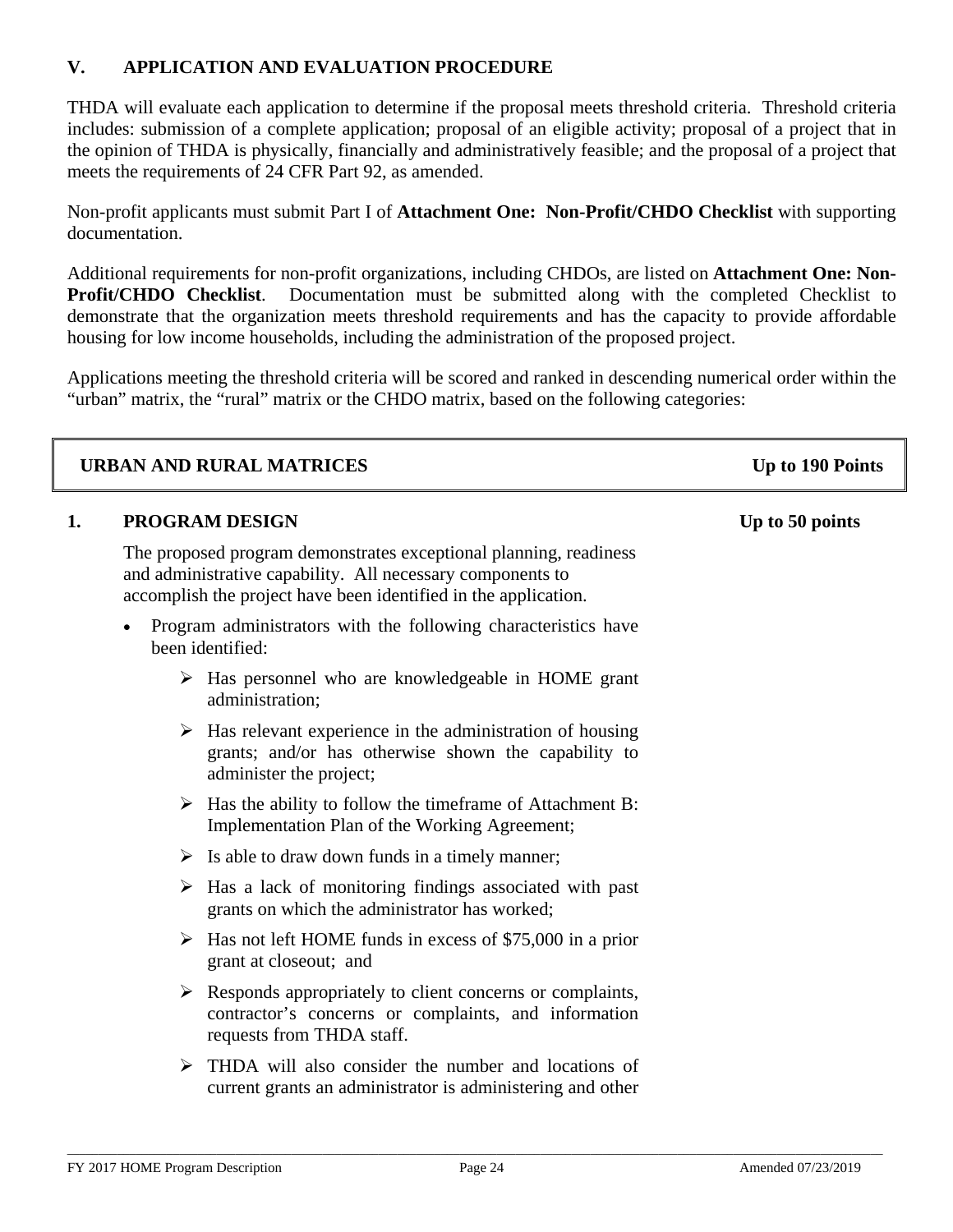factors THDA, in its sole discretion, deems relevant, in evaluating an application.

- Individuals/firms providing architectural, construction management and/or inspection services have been identified, appropriately procured, and are qualified to perform the services.
	- $\triangleright$  THDA will consider the number and locations of current grants for which an individual/firm is providing inspection services in any given program year, and other factors, THDA, in its sole discretion, deems relevant in evaluating an application.
- If applicable, the lead inspector and/or risk assessors have been identified and are qualified to perform the services.
- If the applicant is a local jurisdiction, the local government is involved in the administration of the project.
- The program design should provide a timeline, prepared in accordance with THDA's application instructions, that clearly provides for the completion of all units and the close out of the grant by June 30, 2020.
- Program designs for homeowner rehabilitation activities that setaside all or a portion of the available assistance to households with incomes at or below 50% of AMI will be prioritized.

#### THDA has calculated need factors using housing statistics for counties. Factors are based on percentages rather than absolute numbers. The need factors used are the percentage of owner households who are low income; the percentage of owner households with cost burden; the percentage of affordable owner units built before 1960; the percentage of food stamp recipient households in the county; percent of owner households greater than one and one-half times overcrowded; percent of county average homeowner delinquency rate; percent of county poverty rate for all households; and county unemployment rate. Scores to be used in the evaluations are shown in **Attachment Four: 2017 HOME Need Scores for Homeowner Projects.**

For multi-county projects, the need score is calculated proportionately according to the number of units proposed for each county.

# **3. NOT PROPORTIONALLY SERVED Up to 40 points**

THDA shall award up to 40 points to applications submitted from areas where the amount of prior HOME funding is below the state average. The formula for awarding these points is based on the percentage of 1992 - 2016 HOME dollars awarded in each county. These calculations are shown in **Attachment Five: HOME Program Not Proportionally Served**. For multi-county projects, this score is calculated proportionately according to the number of units in each county.

# **4. DISASTER AREAS 10 points**

THDA shall award 10 points to applications for projects located in counties that have been declared a presidential disaster area under the Robert T. Stafford Disaster Relief and Emergency Assistance Act

# \_\_\_\_\_\_\_\_\_\_\_\_\_\_\_\_\_\_\_\_\_\_\_\_\_\_\_\_\_\_\_\_\_\_\_\_\_\_\_\_\_\_\_\_\_\_\_\_\_\_\_\_\_\_\_\_\_\_\_\_\_\_\_\_\_\_\_\_\_\_\_\_\_\_\_\_\_\_\_\_\_\_\_\_\_\_\_\_\_\_\_\_\_\_\_\_\_\_\_\_\_\_\_\_\_\_\_\_\_\_\_\_\_\_\_\_\_\_\_\_\_\_\_\_\_\_\_\_\_\_\_

# **2. NEED Up to 40 points**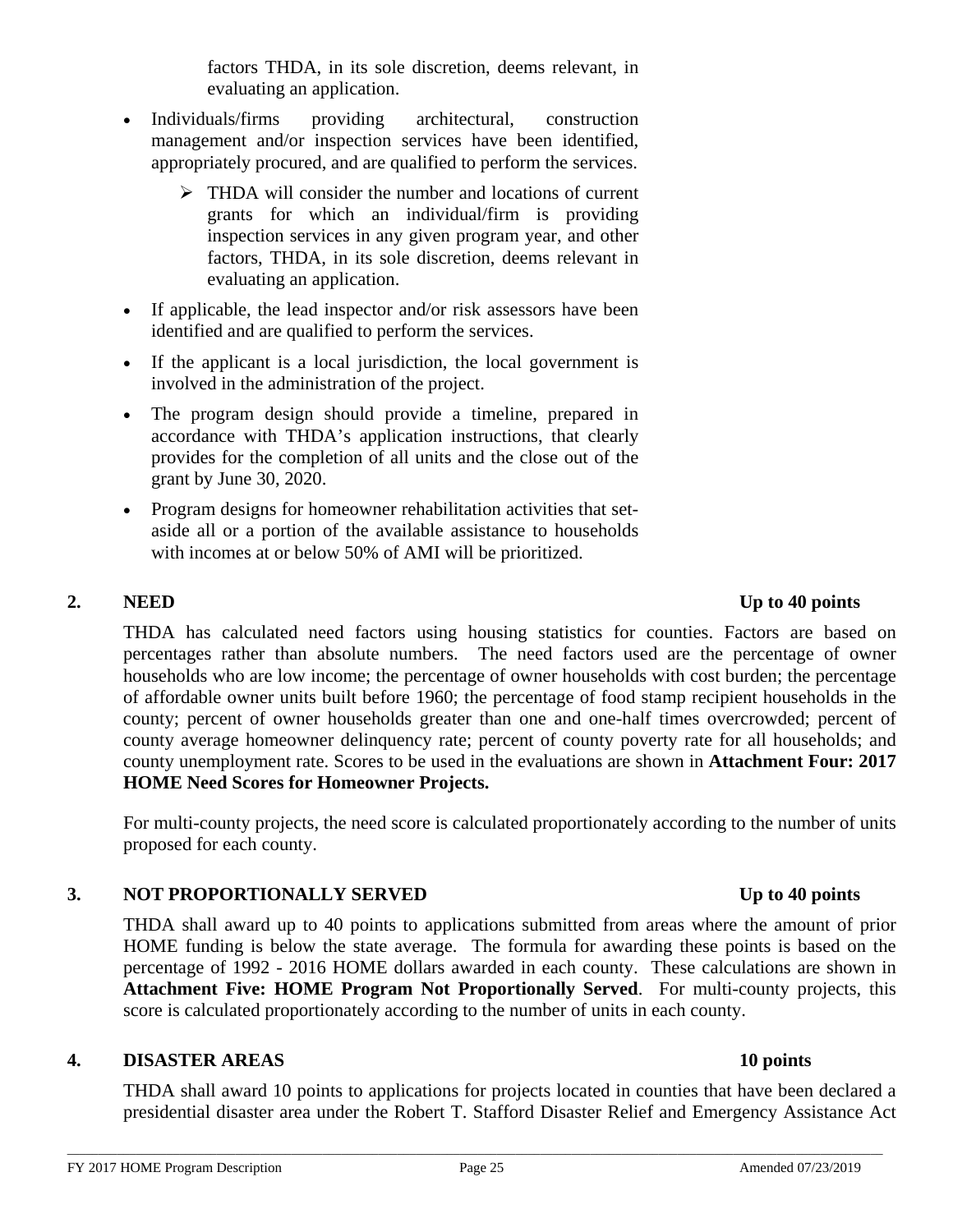in the year prior to the application due date. See **Attachment Six: Disaster Counties** for the current disaster areas.

### **5. MATCH Up to 20 points**

THDA shall award up to 20 points to applications that include a committed contribution of eligible match resources towards the project implementation. A commitment of eligible match contribution from an external source must be documented in the application from the source providing the contribution. To determine the points awarded, THDA will not round the percentage calculated.

The project's sources include an eligible HOME match contribution that is equal to or 20 points greater than 15% of the proposed HOME funds to be used for project costs

The project's sources include an eligible HOME match contribution that is equal to or greater than 5% and less than 15% of the proposed HOME funds to be used for project costs. 10 points

The project's sources include an eligible HOME match contribution that is equal to or 5 points greater than 1% and less than 5% of the proposed HOME funds to be used for project costs.

The project's sources include an eligible HOME match contribution that is less than 0 points 1% of the proposed HOME funds to be used for project costs.

#### **6. LEVERAGE. Up to 10 points**

THDA shall award up to 10 points to applications that include the use of funds from other sources. THDA will award points in this category based on the dollar value of the funds from other sources as a percentage of the total funds in the project. Leveraged funds counted in one program year do not qualify again as leverage in subsequent years. In order to receive points, there must be written documentation of the leveraged funds in the application.

#### **7. ENERGY CONSERVATION Up to 10 points**

THDA shall award up to 10 points to applications for rehabilitation that include an independent energy audit and, to the extent feasible, incorporate the recommendations of the audit report in the rehabilitation work write-up.

#### **8. TENNESSEE GROWTH POLICY ACT 10 Points**

TCA Section 6-58-109(c) requires THDA to award 5 points on a 100 point scale or a comparable percentage on a different point scale to municipalities or counties with approved growth plans when the local communities apply for HOME funds. Applications from counties not subject to the Tennessee Growth Policy Act will also receive these points. See **Attachment Seven: Growth Plan Approvals**.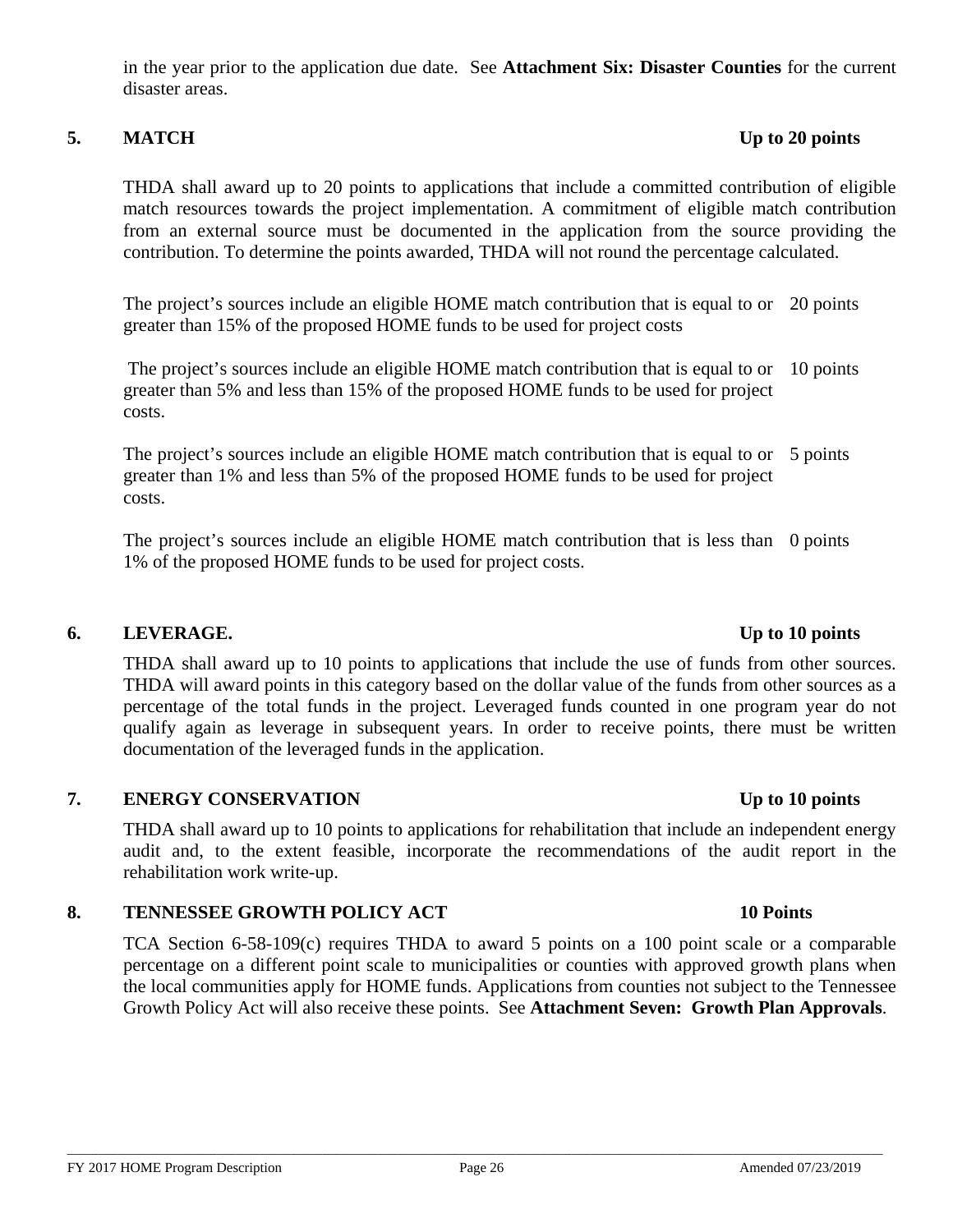# **CHDO MATRIX Up to 180 Points**

| 1. | <b>CAPABILITY</b>                                                                                                                                                                                                                                                                                                                                                                                                                                                                                                                                                                                                                                                                                                                                                                                                                                                                     | Up to 50 points |
|----|---------------------------------------------------------------------------------------------------------------------------------------------------------------------------------------------------------------------------------------------------------------------------------------------------------------------------------------------------------------------------------------------------------------------------------------------------------------------------------------------------------------------------------------------------------------------------------------------------------------------------------------------------------------------------------------------------------------------------------------------------------------------------------------------------------------------------------------------------------------------------------------|-----------------|
|    | The proposed project demonstrates exceptional planning and readiness.                                                                                                                                                                                                                                                                                                                                                                                                                                                                                                                                                                                                                                                                                                                                                                                                                 | Up to 25 points |
|    | The program design is complete and all necessary components to<br>accomplish the project are identified in the application.                                                                                                                                                                                                                                                                                                                                                                                                                                                                                                                                                                                                                                                                                                                                                           |                 |
|    | Sites have been identified and CHDO has site control. NOTE:<br>THDA will not be able to issue a Working Agreement<br>unless there are specific addresses or a legal description<br>for the property.                                                                                                                                                                                                                                                                                                                                                                                                                                                                                                                                                                                                                                                                                  |                 |
|    | CHDO has a pipeline of potential home buyers ready to<br>purchase or working toward readiness to purchase.<br>NOTE: Commitment of CHDO funds must be to a<br>specific address and home buyer to meet HUD's<br>definition of CHDO commitment by the 24-month<br>deadline.                                                                                                                                                                                                                                                                                                                                                                                                                                                                                                                                                                                                              |                 |
|    | CHDO has completed an examination of neighborhood market<br>conditions demonstrating a need for the proposed<br>housing and the anticipated housing types, as well at the<br>target locations or neighborhoods for which the housing<br>is intended.                                                                                                                                                                                                                                                                                                                                                                                                                                                                                                                                                                                                                                  |                 |
|    | CHDO has the capacity to secure other funding for the project.<br>$\bullet$<br>Commitment letters are included in the application.                                                                                                                                                                                                                                                                                                                                                                                                                                                                                                                                                                                                                                                                                                                                                    |                 |
|    | The CHDO demonstrates sufficient capacity beyond threshold.<br>The CHDO has produced successful affordable housing<br>$\bullet$<br>projects of similar size, scope and complexity.<br>The CHDO has a demonstrated capacity to manage<br>$\bullet$<br>homeownership programs.<br>The CHDO has paid staff with demonstrated housing<br>$\bullet$<br>development experience as documented by W-2 or W-4<br>forms.<br>The organization operating budget reflects multiple<br>$\bullet$<br>sources of funding.<br>If previous experience under HOME:<br>$\bullet$<br>$\triangleright$ Has the demonstrated ability to conform to the<br>timeframe of Attachment B: Implementation Plan of<br>the HOME Working Agreement;<br>$\triangleright$ Has demonstrated its ability to draw down funds in a<br>timely manner;<br>$\triangleright$ Has demonstrated the ability to complete a project | Up to 25 points |
|    | within the contract term;                                                                                                                                                                                                                                                                                                                                                                                                                                                                                                                                                                                                                                                                                                                                                                                                                                                             |                 |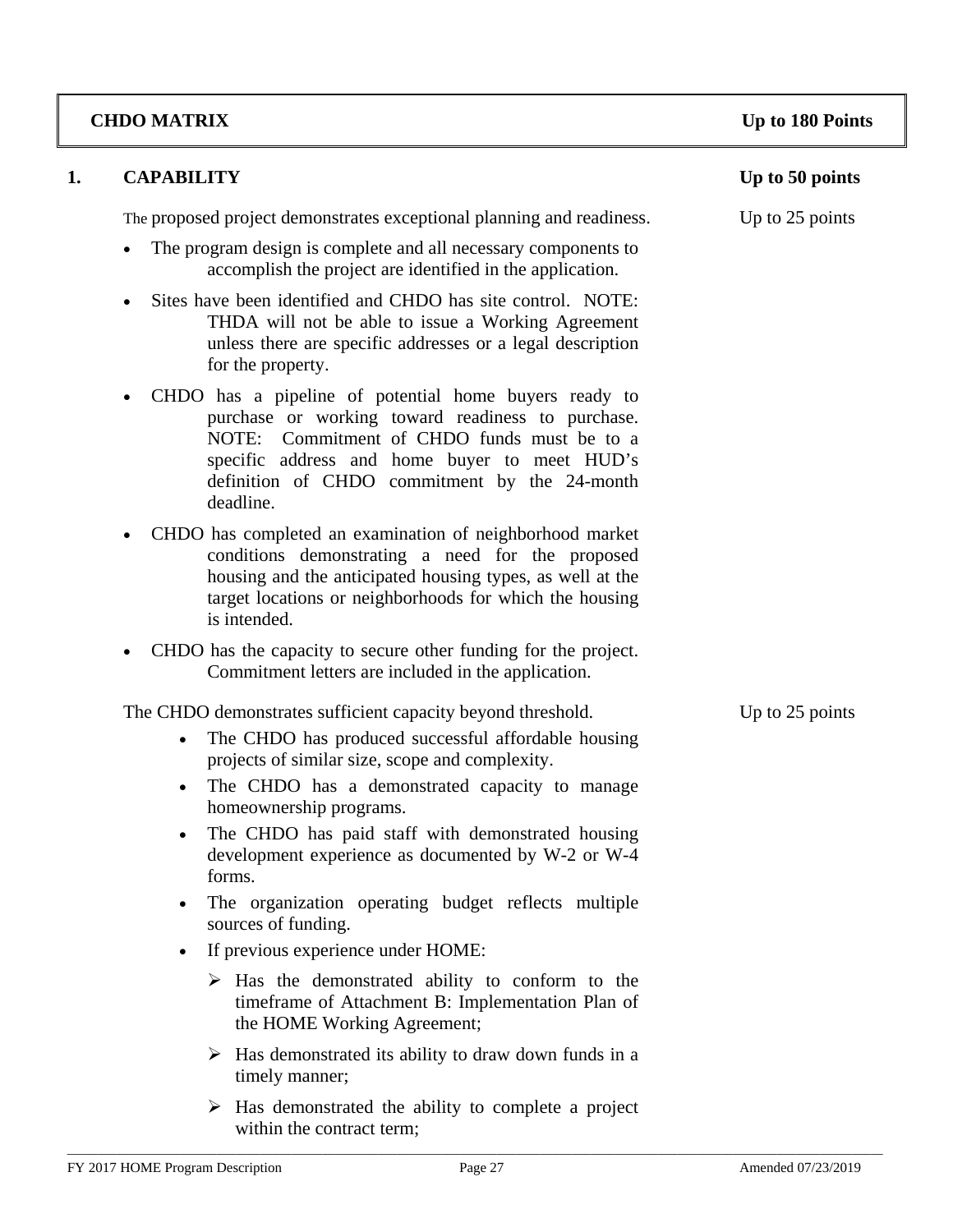FY 2017 HOME Program Description Page 28 Amended 07/23/2019

#### $\triangleright$  Has a lack of monitoring findings; and

 $\triangleright$  Appropriately responds to client concerns or complaints and to THDA staff.

THDA has calculated need factors using housing statistics for counties. Factors are based on percentages rather than absolute numbers. The need factors used are percentage of owner households that are low income; the percentage of low income owner households with cost burden; and the percent of affordable owner units built before 1960; the percentage of food stamp recipient households in the county; percent of owner households greater than one and one-half times overcrowded; percent of county average homeowner delinquency rate; percent of county poverty rate for all households; and county unemployment rate. Scores to be used in the evaluations are shown in **Attachment Four: 2017 HOME Need Scores for Homeowner Projects.**

For multi-county projects, the need score is calculated proportionately according to the number of units proposed for each county.

#### **3. NOT PROPORTIONALLY SERVED Up to 40 points**

THDA shall award up to 40 points to applications submitted from areas where the amount of THDA and HOME funding is below the state average. The formula for awarding these points is based on the percentage of 1992-2016 HOME dollars awarded in each county. These calculations are shown in **Attachment Five: HOME Program Not Proportionally Served**. For multi-county projects, this score is calculated proportionately according to the number of units in each county.

### **4. DISASTER AREAS 10 points**

THDA shall award 10 points to applications for projects located in counties that have been declared a presidential disaster area under the Robert T. Stafford Disaster Relief and Emergency Assistance Act in the year prior to the application due date. See **Attachment Six: Disaster Counties** for the current disaster areas.

# **5. MATCH Up to 20 points**

THDA shall award up to 20 points to applications that include a committed contribution of eligible match resources towards the project implementation. A commitment of eligible match contribution from an external source must be documented in the application from the source providing the contribution. To determine the points awarded, THDA will not round the percentage calculated.

The project's sources include an eligible HOME match contribution that is equal to or 20 points greater than 15% of the proposed HOME funds to be used for project costs

The project's sources include an eligible HOME match contribution that is equal to or 10 points greater than 5% and less than 15% of the proposed HOME funds to be used for project costs.

The project's sources include an eligible HOME match contribution that is equal to or 5 points greater than 1% and less than 5% of the proposed HOME funds to be used for project costs.

# **2. NEED Up to 40 points**